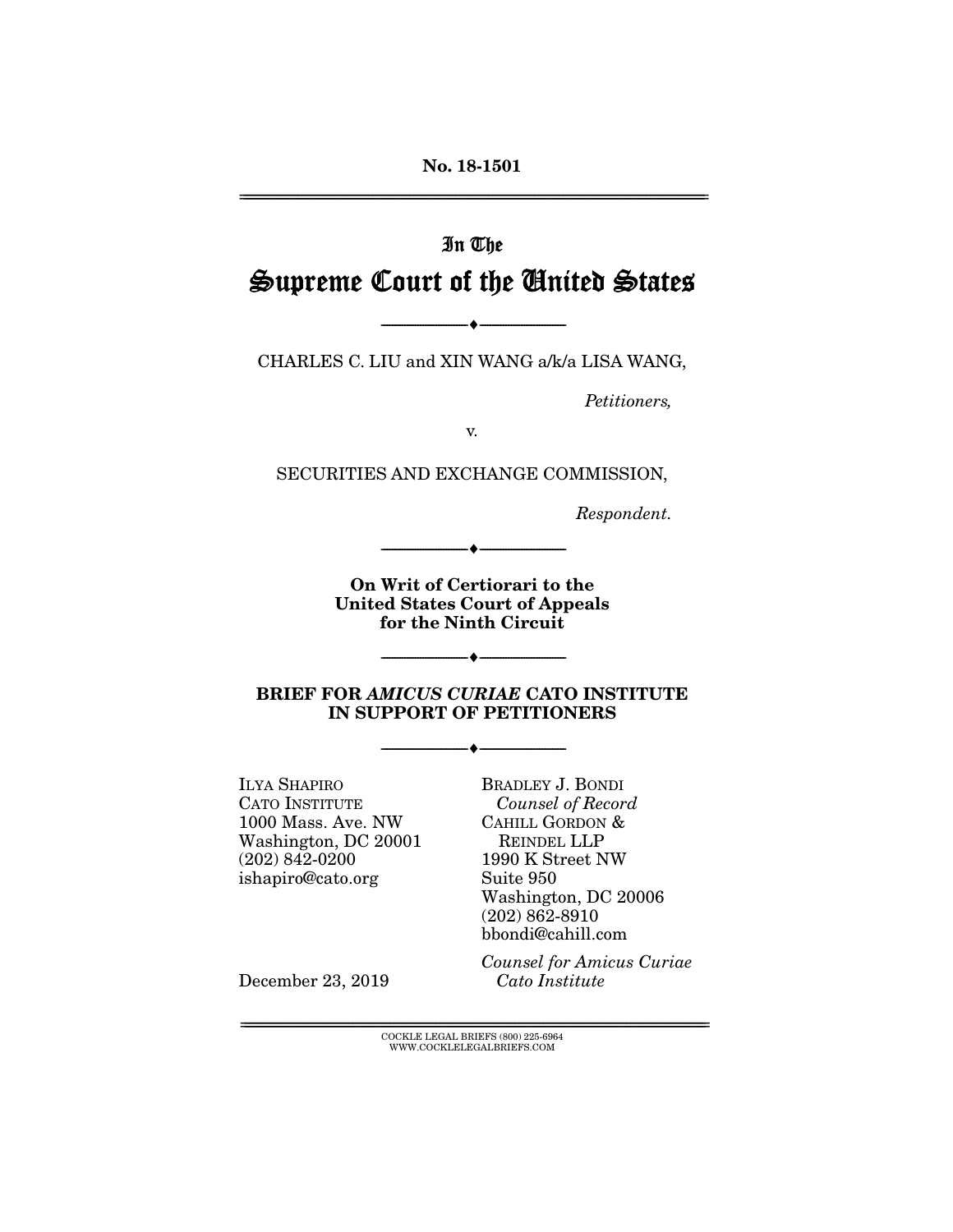### QUESTION PRESENTED

 Whether the Securities and Exchange Commission may seek and obtain disgorgement from a court as "equitable relief" for a securities law violation even though this Court has determined that such disgorgement is a penalty.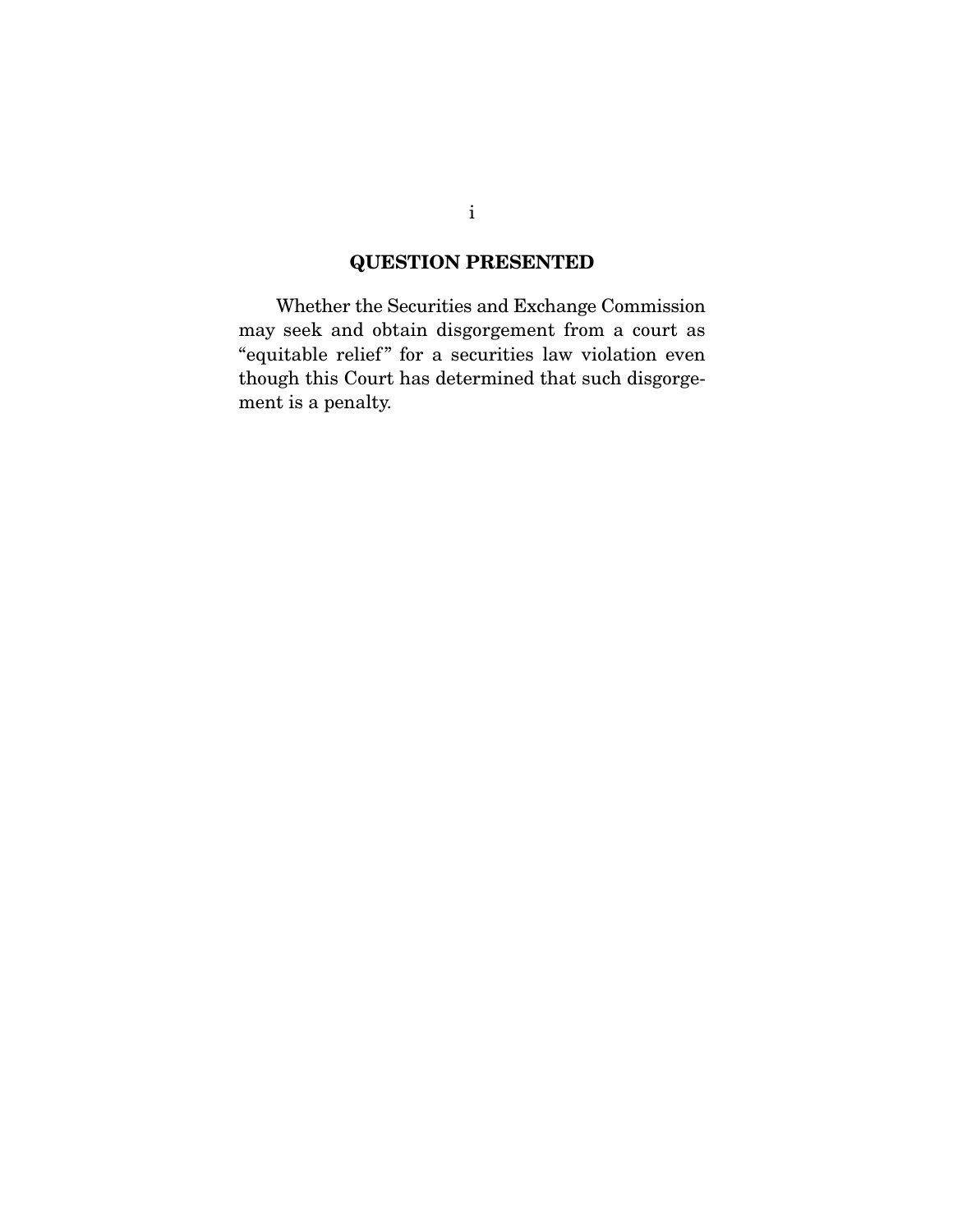# TABLE OF CONTENTS

|     |                                                                                           | ı              |
|-----|-------------------------------------------------------------------------------------------|----------------|
|     |                                                                                           | 111            |
|     | INTEREST OF AMICUS CURIAE                                                                 | 1              |
|     | INTRODUCTION AND SUMMARY OF THE                                                           | $\overline{2}$ |
|     |                                                                                           | 3              |
| L.  | CONGRESS HAS NOT EXPRESSLY AU-<br>THORIZED DISGORGEMENT PENAL-                            | 3              |
| II. | THE COMMISSION'S APPROACH TO<br>DISGORGEMENT IS UNPREDICTABLE,<br>INEFFICIENT, AND UNFAIR | 6              |
|     | A. Unauthorized Disgorgement Is a Micro-<br>cosm of SEC Civil Penalties Generally         | 7              |
|     | B. Disgorgement Itself Is a Shape-Shifting                                                | 11             |
|     |                                                                                           | 14             |
|     |                                                                                           |                |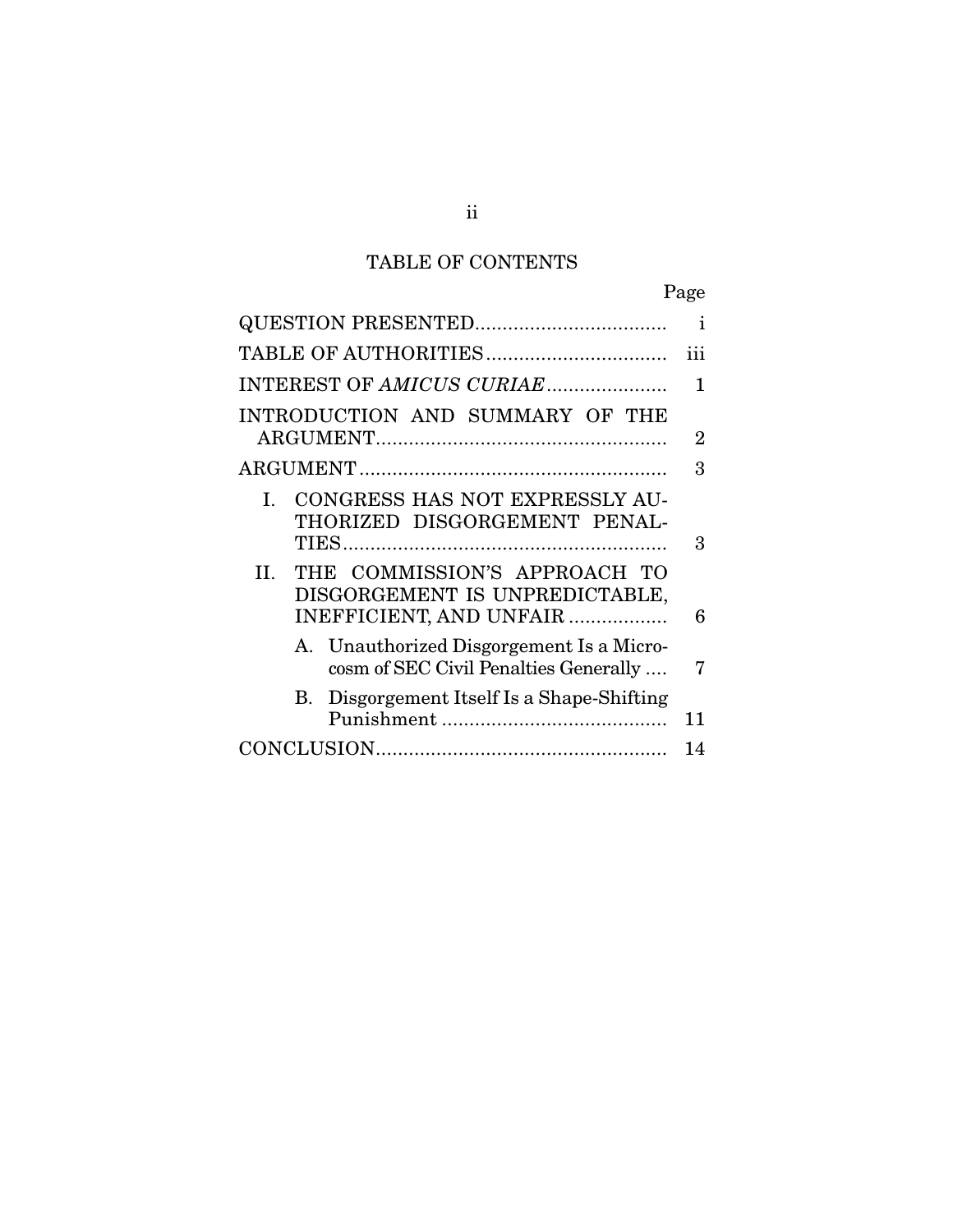## TABLE OF AUTHORITIES

| <b>CASES</b>                                                                 |
|------------------------------------------------------------------------------|
| Blue Chip Stamps v. Manor Drug Stores,                                       |
| Dirks v. SEC,                                                                |
| Hecht Co. v. Bowles,                                                         |
| In re Rockwell Automation Inc.,<br>Admin. Proc. No. 3-14364 (May 3, 2011) 13 |
| Kokesh v. SEC,                                                               |
| Louisiana Pub. Serv. Comm'n v. FCC,                                          |
| Massachusetts Mut. Life Ins. Co. v. Russell,                                 |
| Mertens v. Hewitt Assocs.,                                                   |
| Northwest Airlines, Inc. v. Transport<br>Workers Union of Am.,               |
| Salman v. United States,                                                     |
| SEC v. Cavanaugh,                                                            |
| SEC v. Chevron Corp.,<br>No. 07-cv-10299 (S.D.N.Y. Nov. 20, 2007) 13         |

iii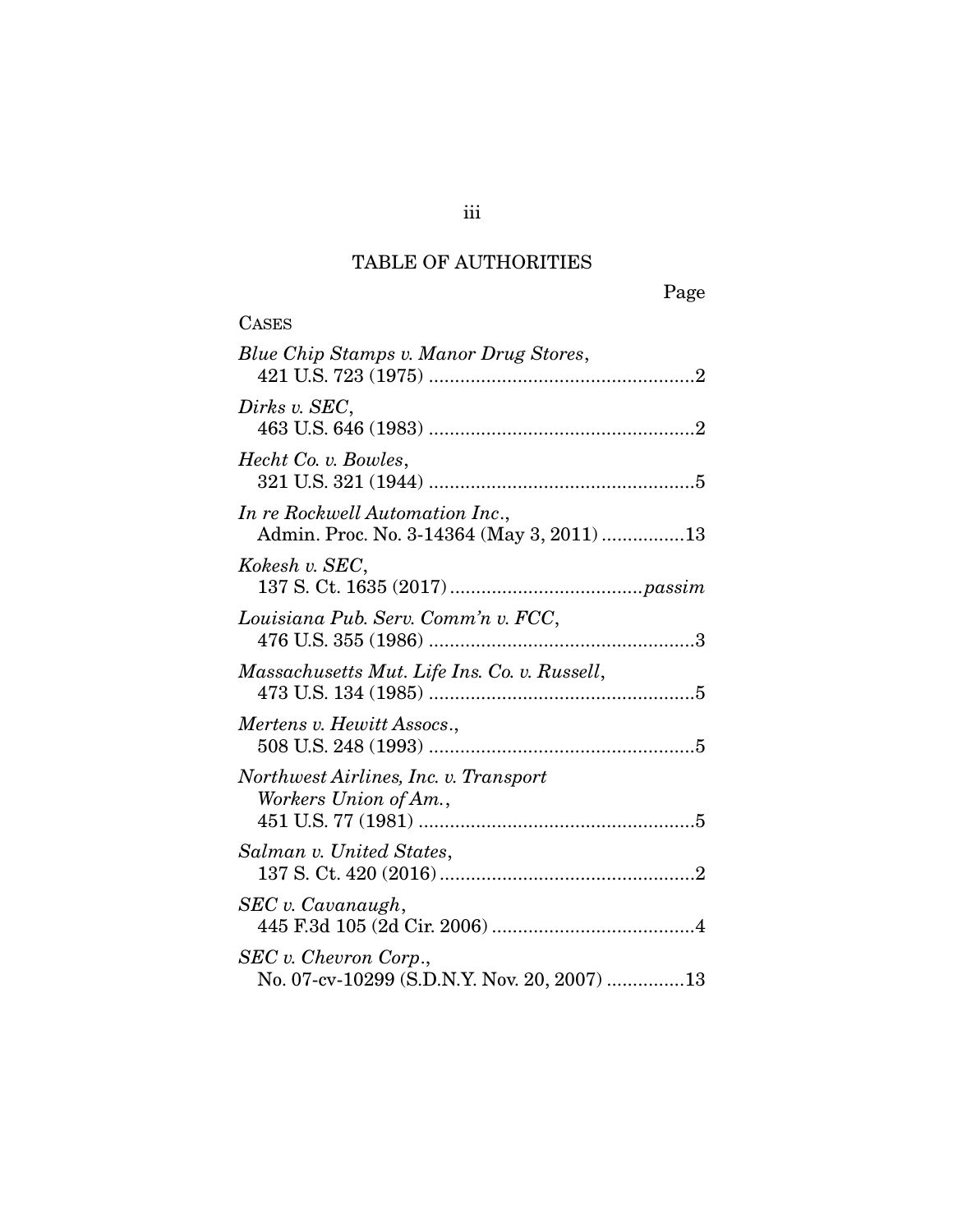|                                                                                   | Page |
|-----------------------------------------------------------------------------------|------|
| SEC v. Clark,                                                                     |      |
| SEC v. Contorinis,                                                                |      |
| SEC v. First City Financial Corp., Ltd.,<br>890 F.2d 1215 (D.C. Cir. 1989) 11, 12 |      |
| SEC v. Fischbach Corp.,                                                           |      |
| SEC v. Huffman,                                                                   |      |
| SEC v. Texas Gulf Sulphur Co.,                                                    |      |
| SEC v. Textron,                                                                   |      |
| SEC v. Warde,                                                                     |      |
| SEC v. Whittemore,                                                                |      |
| Stark v. Wickard,                                                                 |      |
| Tull v. United States,                                                            |      |
| United States v. O'Hagan,                                                         |      |

iv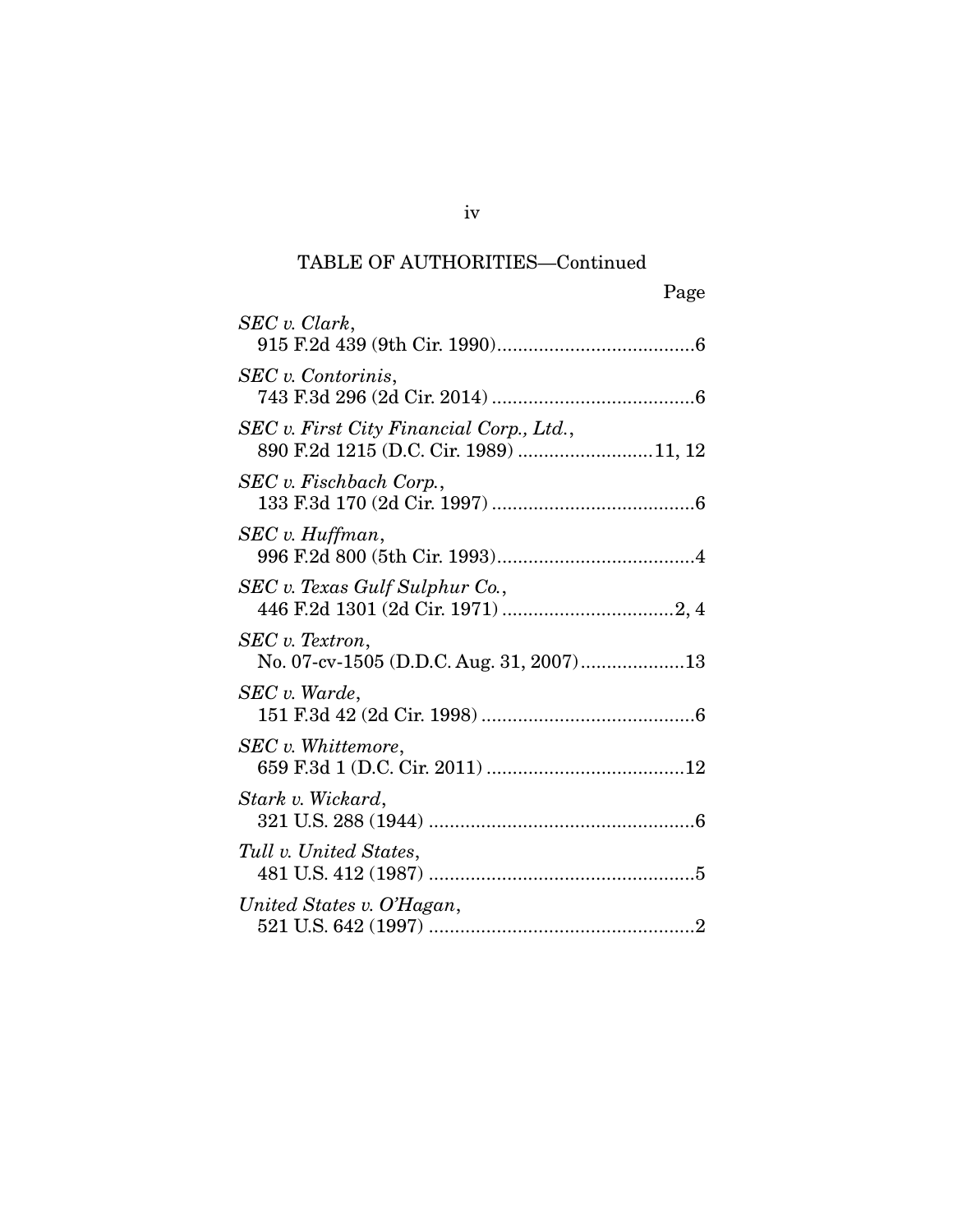Page

| 15 U.S.C.                                      |  |
|------------------------------------------------|--|
|                                                |  |
|                                                |  |
|                                                |  |
|                                                |  |
|                                                |  |
|                                                |  |
| 28 U.S.C.                                      |  |
|                                                |  |
| Securities Enforcement Remedies and Penny      |  |
| Stock Reform Act of 1990, Pub. L. No. 101-429, |  |
| 104 Stat. 931:                                 |  |
|                                                |  |
|                                                |  |

### OTHER AUTHORITIES

| Bradley J. Bondi, <i>Improving the SEC's</i>     |  |
|--------------------------------------------------|--|
| Enforcement Program: A Ten-Point Blueprint       |  |
| for Reform, Center for Financial Stability       |  |
| (Aug. 17, 2017), <i>available at http://www.</i> |  |
| centerforfinancialstability.org/research/Bondi   |  |
|                                                  |  |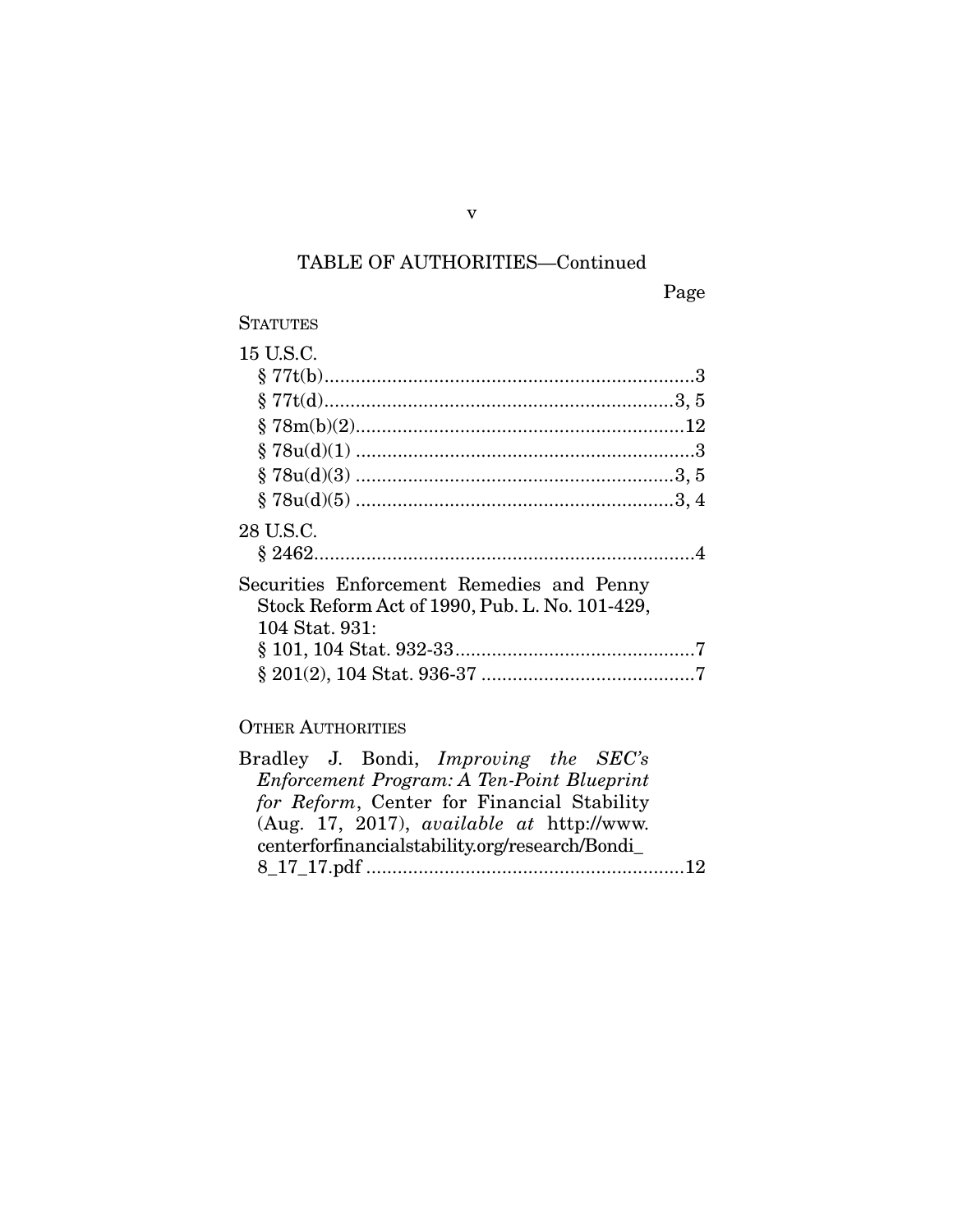| Bradley J. Bondi, Statement before the United<br><b>States House of Representatives Committee</b><br>Financial Services Subcommittee on<br>on<br>Capital Markets, Securities, and Investment<br>On Ensuring Effectiveness, Fairness, and<br>Transparency in Securities Law Enforcement<br>(Jun. 13, 2018), <i>available at https://financial</i><br>services.house.gov/uploadedfiles/06.13.2018_ |
|--------------------------------------------------------------------------------------------------------------------------------------------------------------------------------------------------------------------------------------------------------------------------------------------------------------------------------------------------------------------------------------------------|
| Brief of Petitioner, Liu v. SEC, No. 18-1501                                                                                                                                                                                                                                                                                                                                                     |
| Luis A. Aguilar, Commissioner, SEC, Remarks<br>before the 20th Annual Securities Litigation<br>and Regulatory Enforcement Seminar: A<br>Stronger Enforcement Program to Enhance<br>Investor Protection (Oct. 25, 2013), available<br>at https://www.sec.gov/news/speech/2013-spch<br>102513laa                                                                                                   |
| Mary Jo White, Chair, SEC, Remarks before<br>the Council of Institutional Investors Fall<br>Conference: Deploying the Full Enforcement<br>Arsenal (Sept. 26, 2013), available at https://<br>www.sec.gov/news/speech/spch092613mjw10                                                                                                                                                             |
| Paul S. Atkins & Bradley J. Bondi, Evaluating<br>the Mission: A Critical Review of the History<br>and Evolution of the SEC Enforcement<br>Program, 13 FORDHAM J. CORP. & FIN. L. 367                                                                                                                                                                                                             |
| Petition for Writ of Certiorari, Liu v. SEC, No.                                                                                                                                                                                                                                                                                                                                                 |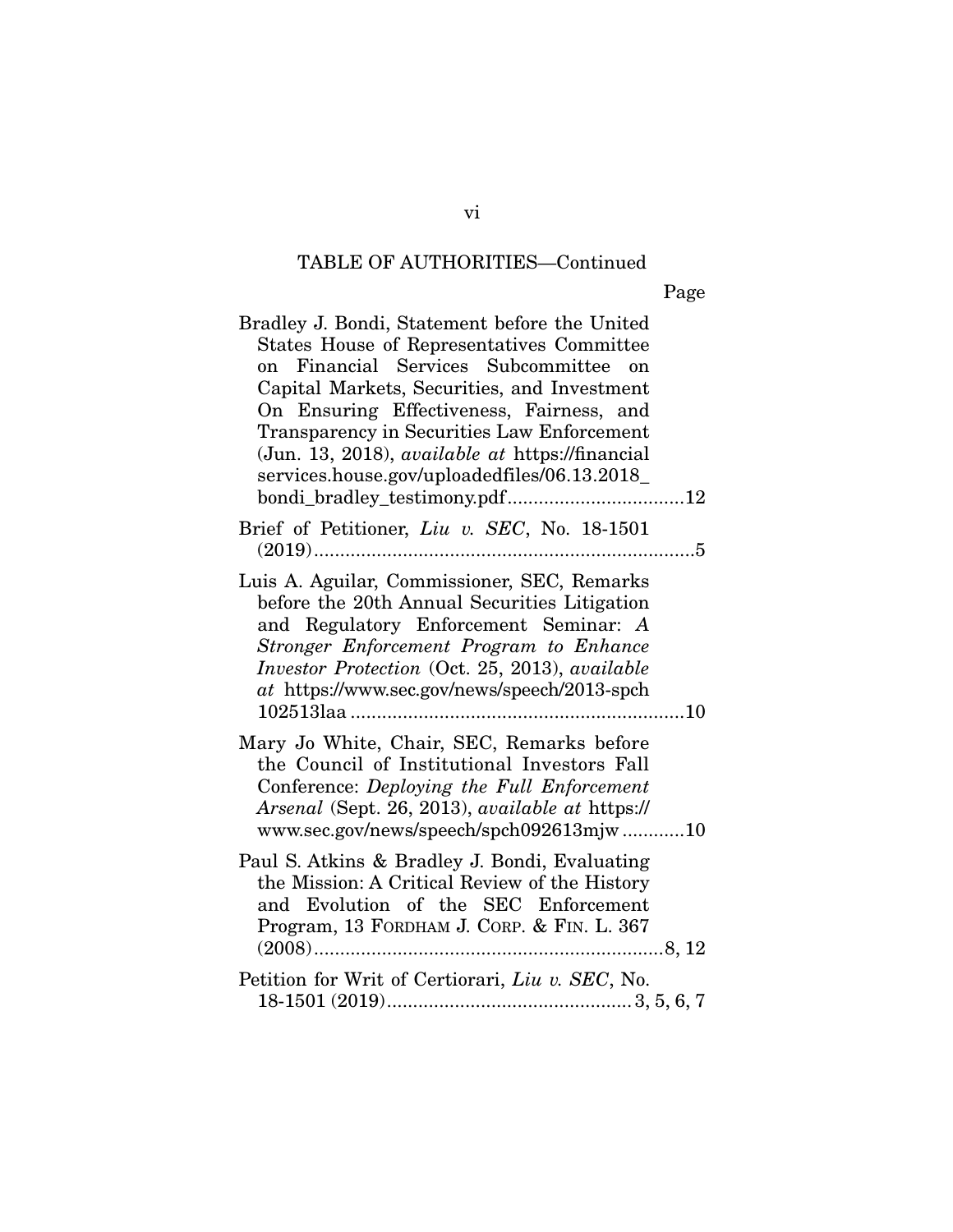|--|

| Russ Ryan, Former SEC Enforcement Official<br>Throws The Red Challenge Flag, FCPA<br>PROFESSOR (Feb. 10, 2014), available at<br>http://fcpaprofessor.com/former-sec-enforcement-<br>official-throws-the-red-challenge-flag/13, 14  |
|------------------------------------------------------------------------------------------------------------------------------------------------------------------------------------------------------------------------------------|
|                                                                                                                                                                                                                                    |
| Sasha Kalb and Marc Bohn, <i>Disgorgement: The</i><br>Devil You Don't Know, Corporate Compliance<br>Insights (Apr. 12, 2010), available at https://www.<br>corporatecomplianceinsights.com/disgorgement-                           |
| Securities & Exch. Comm'n: 2002 Annual<br>Report, available at https://www.sec.gov/pdf/<br>annrep02/ar02full.pdf                                                                                                                   |
| 2004 Enforcement and Market Data, available at<br>https://www.sec.gov/about/secpar/secpar04stats.<br>pdf<br>10                                                                                                                     |
| Division of Enforcement, Annual Report: 2018,<br>available at https://www.sec.gov/files/enforcement-                                                                                                                               |
| Division of Enforcement, Annual Report: A Look<br>Back at Fiscal Year 2017, available at<br>https://www.sec.gov/files/enforcementannual-                                                                                           |
| Press Release, Goldman Sachs to Pay Record<br>\$550 Million to Settle SEC Charges Related<br>to Subprime Mortgage CDO (Jul. 5, 2010),<br>Release No. 2010-123, available at https://<br>www.sec.gov/news/press/2010/2010-123.htm 9 |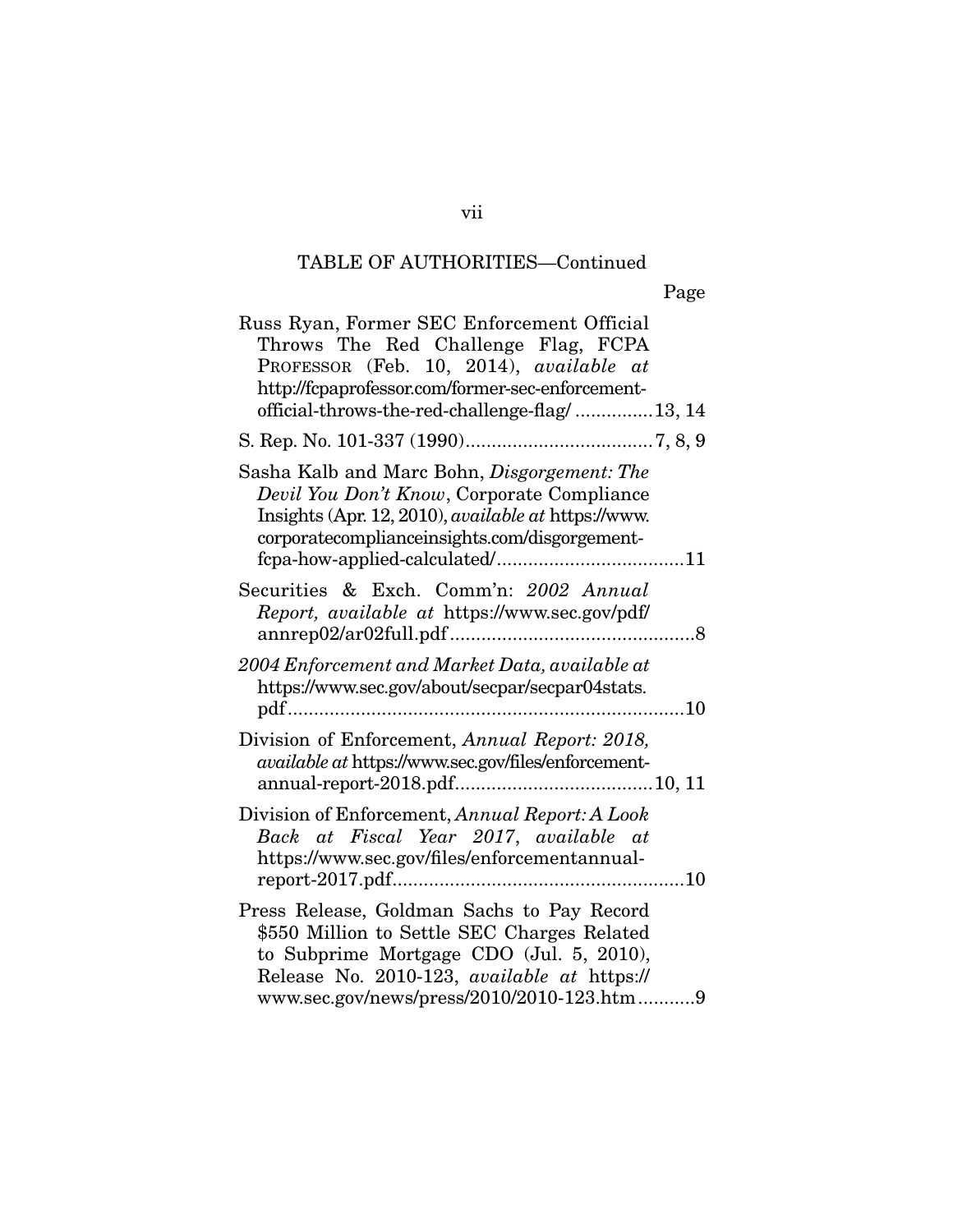| Press Release, Petrobras Reaches Settlement<br>with SEC for Misleading Investors (Sept. 27,<br>2018), Release No. 2018-215, available at https://<br>www.sec.gov/news/press-release/2018-21510     |
|----------------------------------------------------------------------------------------------------------------------------------------------------------------------------------------------------|
| Press Release, Statement of the Securities and<br><b>Exchange Commission Concerning Financial</b><br>Penalties (Jan. 4, 2006), Release No. 2006-4,<br>available at https://www.sec.gov/news/press/ |
| Press Release, Xerox Settles SEC Enforcement<br>Action Charging Company with Fraud (Apr. 11,<br>2002), Release No. 2002-52, available at https://<br>www.sec.gov/news/headlines/xeroxsettles.htm 8 |
| Select SEC and Market Data Fiscal 2005, avail-<br>able at https://www.sec.gov/files/secstats2005<br>10                                                                                             |
| Select SEC and Market Data Fiscal 2008,<br>available at https://www.sec.gov/files/secstats                                                                                                         |
| Select SEC and Market Data Fiscal 2014,<br><i>available at https://www.sec.gov/files/secstats</i>                                                                                                  |
| Select SEC and Market Data Fiscal 2015,<br>available at https://www.sec.gov/files/secstats                                                                                                         |
| Select SEC and Market Data Fiscal 2016,<br>available at https://www.sec.gov/files/2017-03/                                                                                                         |

viii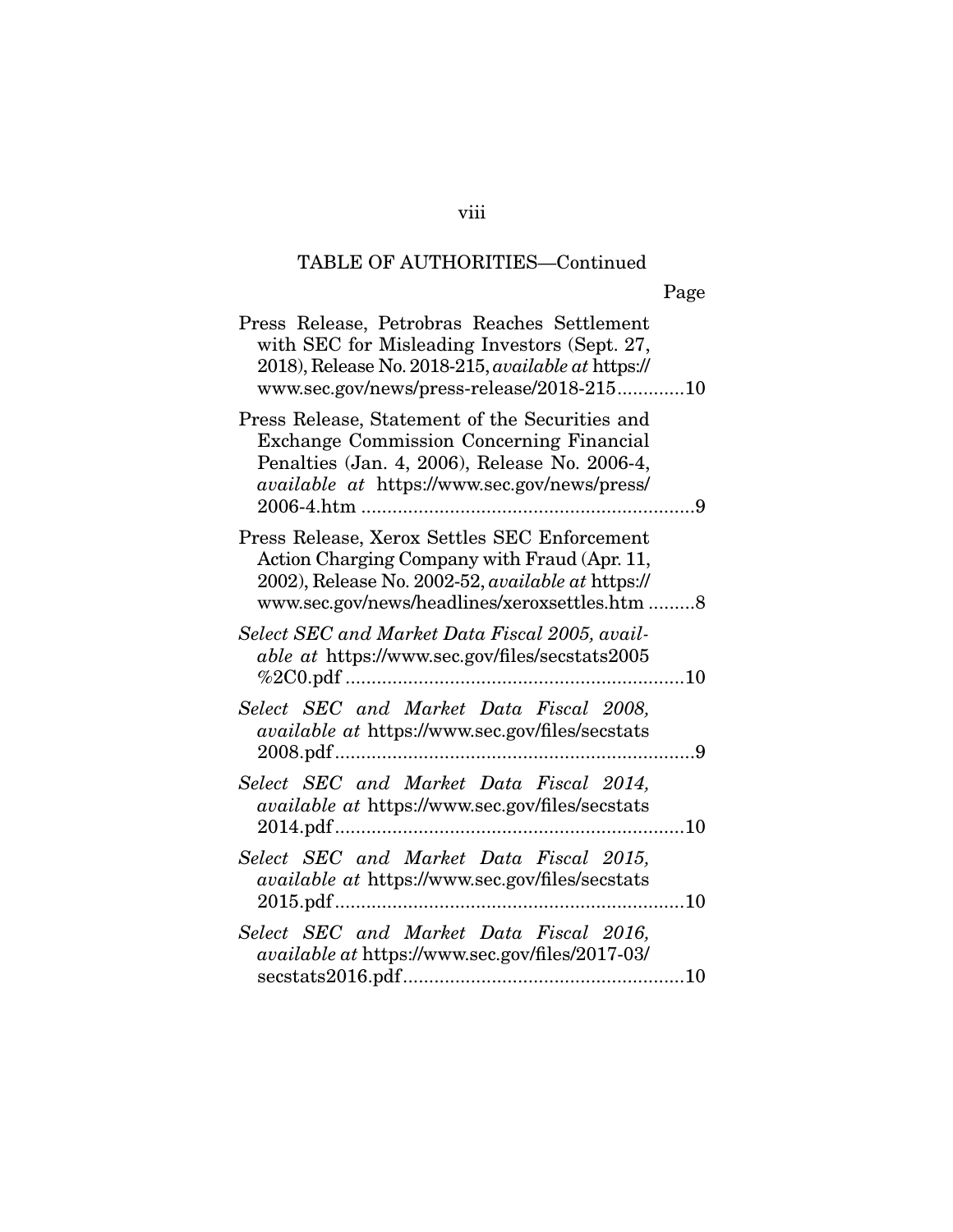Page

| Securities Enforcement Remedies and Penny      |
|------------------------------------------------|
| Stock Reform Act of 1990, Pub. L. No. 101-429, |
|                                                |
| THE BLOB (Paramount Pictures 1958)2            |

ix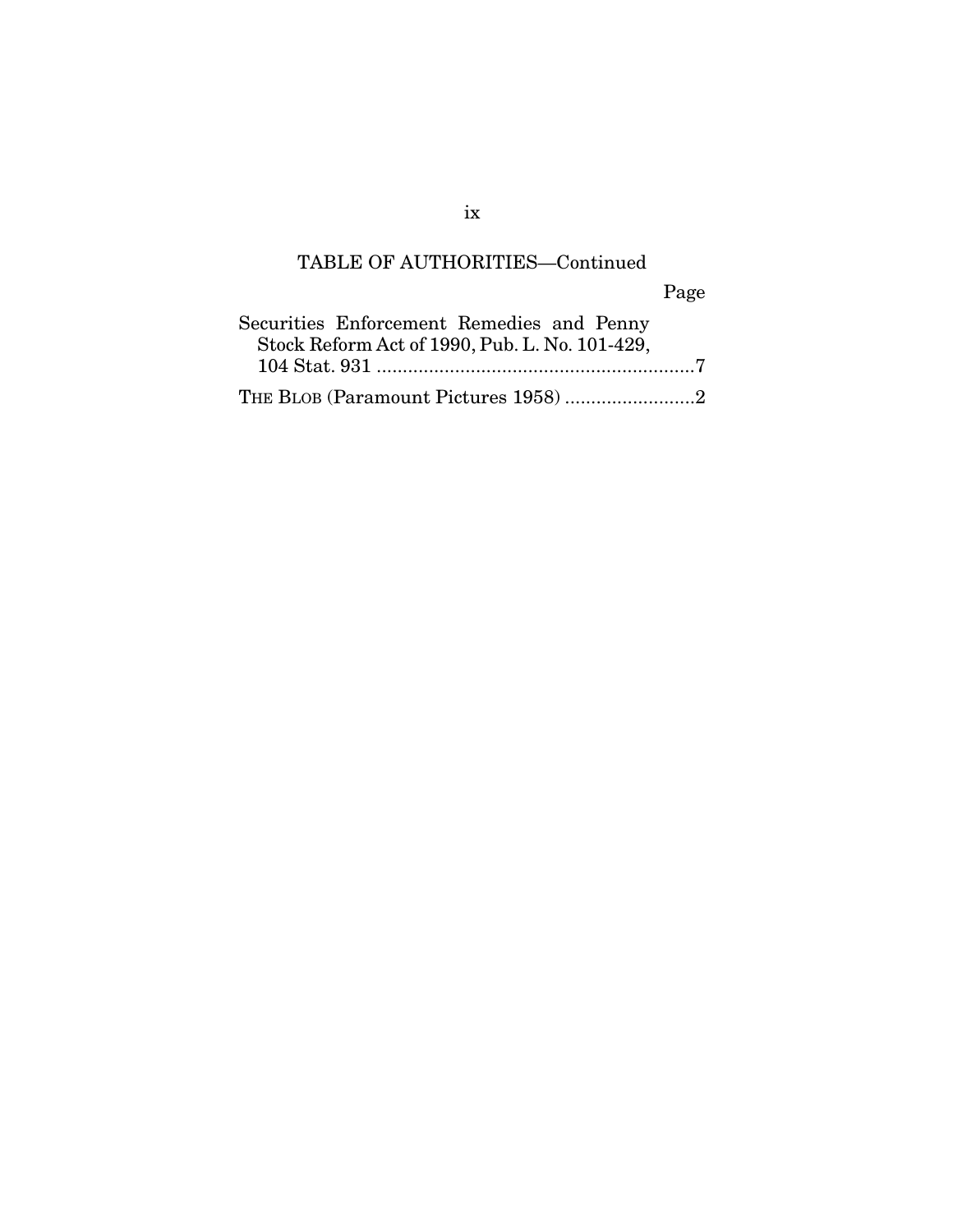#### INTEREST OF *AMICUS CURIAE*<sup>1</sup>

 Established in 1977, the Cato Institute is a nonpartisan public-policy research foundation dedicated to advancing the principles of individual liberty, free markets, and limited government. Cato's Robert A. Levy Center for Constitutional Studies, established in 1989, seeks to restore the principles of constitutional government that are the foundation of liberty. Cato's Center for Monetary and Financial Alternatives was established in 2014 to reveal the shortcomings of today's monetary and financial-regulatory systems and to identify and promote alternatives more conducive to a stable, flourishing, and free society. Toward those ends, Cato holds conferences and publishes books, studies, and the annual *Cato Supreme Court Review*.

 This case concerns Cato because it implicates the separation of powers and the constitutional right of individuals to receive fair notice of conduct Congress has proscribed. Cato submits this brief to demonstrate how the SEC's disgorgement authority upsets the separation of powers and violates Petitioners' right to fair notice.

--------------------------------- ---------------------------------

<sup>&</sup>lt;sup>1</sup> Pursuant to Rule 37.3(a), a letter of consent from the respondent to the filing of this brief has been submitted to the Clerk. The petitioner has filed a blanket consent to the filing of this brief. No counsel for a party authored this brief in whole or in part, and no person other than *amicus curiae* or its counsel made a monetary contribution to fund its preparation or submission.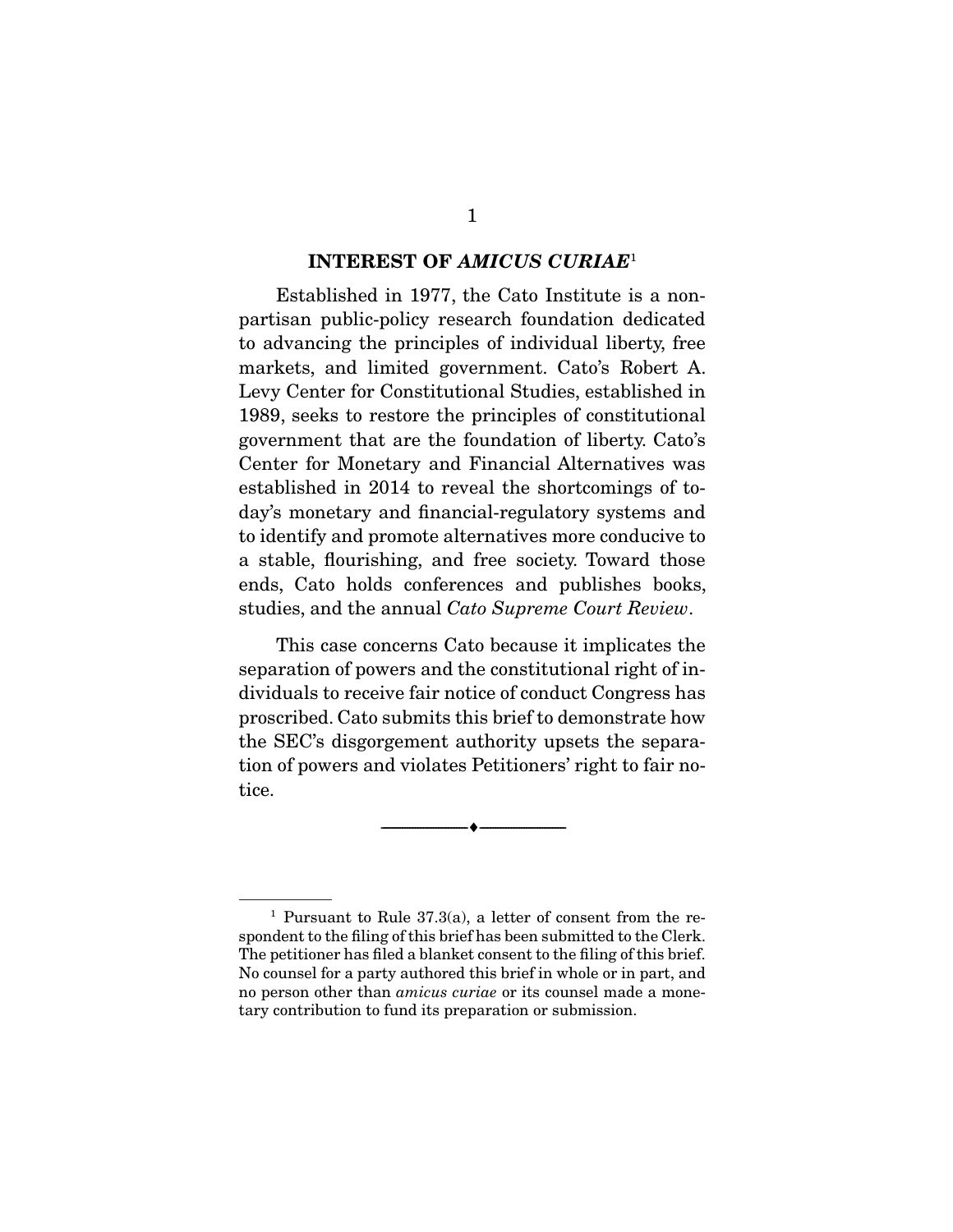### INTRODUCTION AND SUMMARY OF THE ARGUMENT

 The Securities and Exchange Commission has been the beneficiary, if not the instigator, of an expansive body of causes of actions and remedies. Chief Justice Rehnquist famously wrote that Rule 10b-5, which is the SEC's core anti-fraud rule, is a "judicial oak which has grown from little more than a legislative acorn." *Blue Chip Stamps v. Manor Drug Stores*, 421 U.S. 723, 737 (1975). In the area of insider trading, derived from Rule 10b-5, theories of liability have developed largely through judicial decisions. *See*, *e.g.*, *United States v. O'Hagan*, 521 U.S. 642 (1997); *Dirks v. SEC*, 463 U.S. 646 (1983); *Salman v. United States*, 137 S. Ct. 420 (2016). As causes of actions have expanded, so too have the SEC's remedies.

 The SEC's application and usage of disgorgement has grown enormously. But unlike Rule 10b-5, it is hardly a judicial oak. An oak has shape and form. An oak has roots and an origin, no matter how small the acorn. The remedy of disgorgement has none of these traits. It is more akin to the "Blob" from the famous 1958 science fiction-horror film by the same name. THE BLOB (Paramount Pictures 1958). Disgorgement has no legislative basis and lacks any uniform standards. Although it initially was used as an equitable remedy, *see SEC v. Texas Gulf Sulphur Co.*, 446 F.2d 1301, 1309-10 (2d Cir. 1971), disgorgement has become a means to penalize wrongdoers, as the Court correctly observed in *Kokesh v. SEC*, 137 S. Ct. 1635 (2017).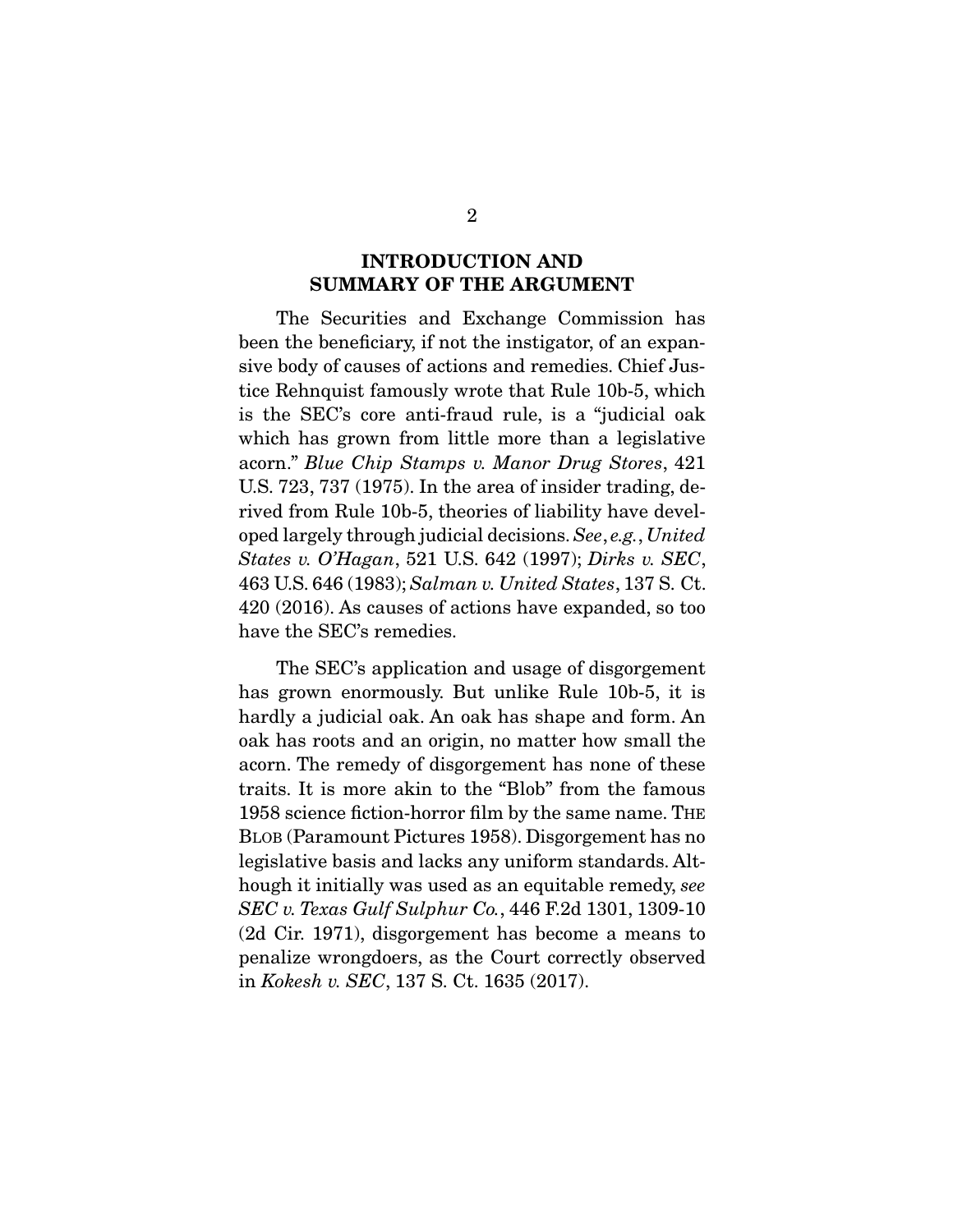Like the Blob from the cult-classic movie, disgorgement has become unpredictable, uncontrollable, and has struck fear in those who have had to face it. Mr. Liu is one such person as he faces a disgorgement amount that far exceeds his reported net worth. There have been many other similarly-situated defendants and there will be more in the future unless this Court becomes the Steve McQueen of the story and finally puts an end to this menace.

#### ARGUMENT

--------------------------------- ---------------------------------

### I. CONGRESS HAS NOT EXPRESSLY AU-THORIZED DISGORGEMENT PENALTIES

 Disgorgement is not explicitly authorized by the statutory language of the Securities Exchange Act. Congress must be unambiguous when providing a penal remedy to an administrative agency. *See Louisiana Pub. Serv. Comm'n v. FCC*, 476 U.S. 355, 374 (1986) ("an agency literally has no power to act . . . unless and until Congress confers power upon it"). Congress has specifically enumerated the remedies available to the SEC in civil actions: civil monetary penalties, injunctions, and "appropriate or necessary" equitable relief. 15 U.S.C. §§ 77t(b), (d), 78u(d)(1), (3), (5). Disgorgement, which functions as a penalty, does not fall neatly into any of these categories. *See* Petition for Writ of Certiorari, *Liu v. SEC*, No. 18-1501 (2019); *Kokesh*, 137 S. Ct. at 1643-45.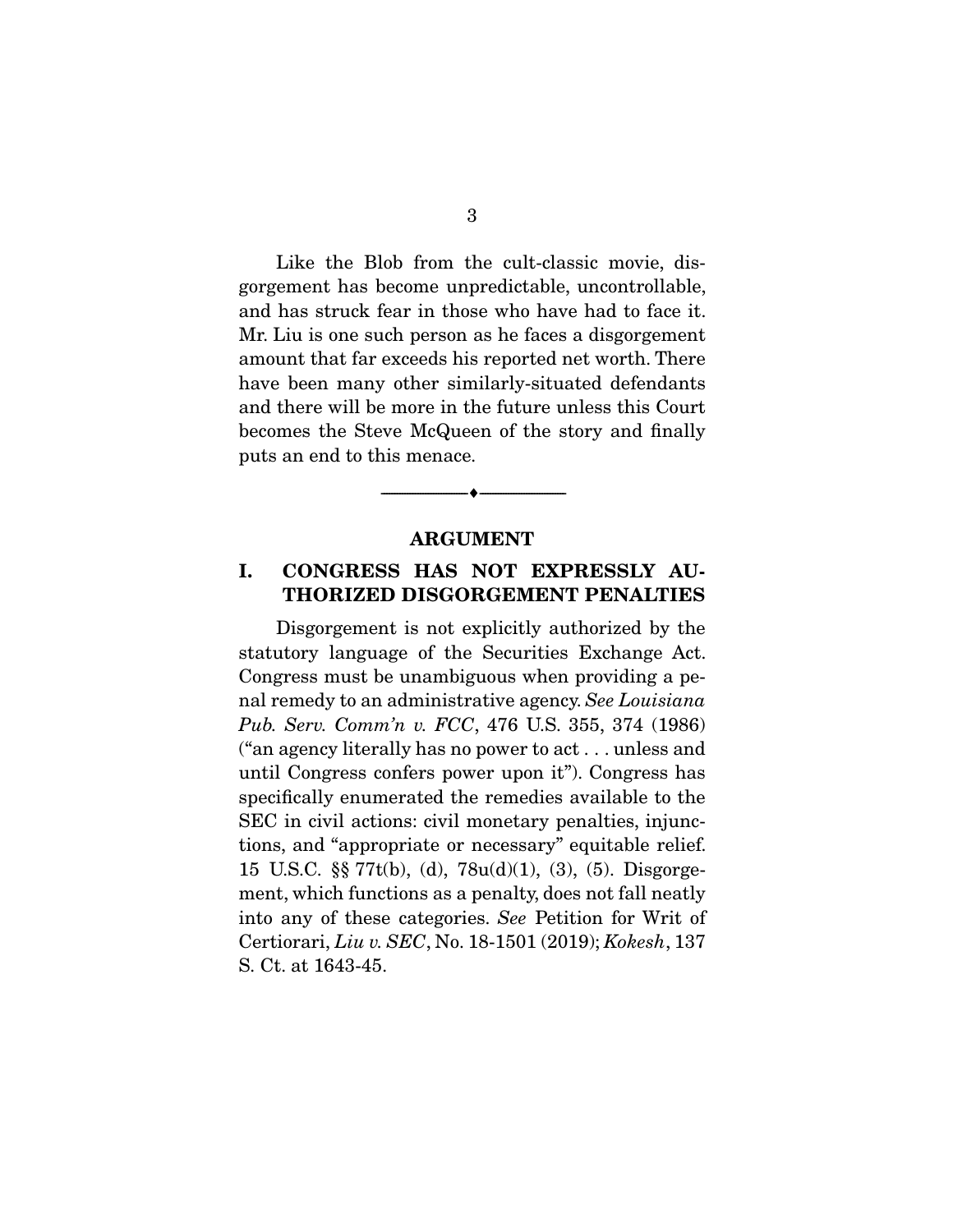Since the landmark case *Texas Gulf Sulphur Co.*, a number of federal courts have concluded that disgorgement is an ancillary equitable remedy, and may be requested as "appropriate or necessary" equitable relief under 15 U.S.C. § 78u(d)(5). *See Texas Gulf Sulphur Co.*, 446 F.2d at 1307-08 (finding multiple common law examples of courts providing ancillary equitable relief absent from the statutory language)*; see also SEC v. Cavanaugh*, 445 F.3d 105, 118-20 (2d Cir. 2006) (holding that, because courts of chancery had the power to order equitable disgorgement, contemporary courts possess the same authority); *SEC v. Huffman*, 996 F.2d 800, 802-03 (5th Cir. 1993) (stating

that disgorgement is an equitable injunction in the

public interest).

 Viewing disgorgement as a remedy in equity is incompatible with the Court's reasoning in *Kokesh*. There, the Court established that disgorgement (1) operates as a penalty for statute of limitations purposes under 28 U.S.C. § 2462 and (2) that it serves a punitive purpose, rather than a strictly remedial one. *See Kokesh*, 137 S. Ct. at 1643-45. The Court reasoned that disgorgement "bears all the hallmarks of a penalty," and is therefore more accurately classified as a penalty than an equitable remedy. *Id.* at 1644. Although the Court did not offer "an opinion on whether courts possess authority to order disgorgement in SEC enforcement proceedings," the Court's reasoning precludes the possibility of characterizing disgorgement as anything other than a punitive measure. *Id.*, n.3.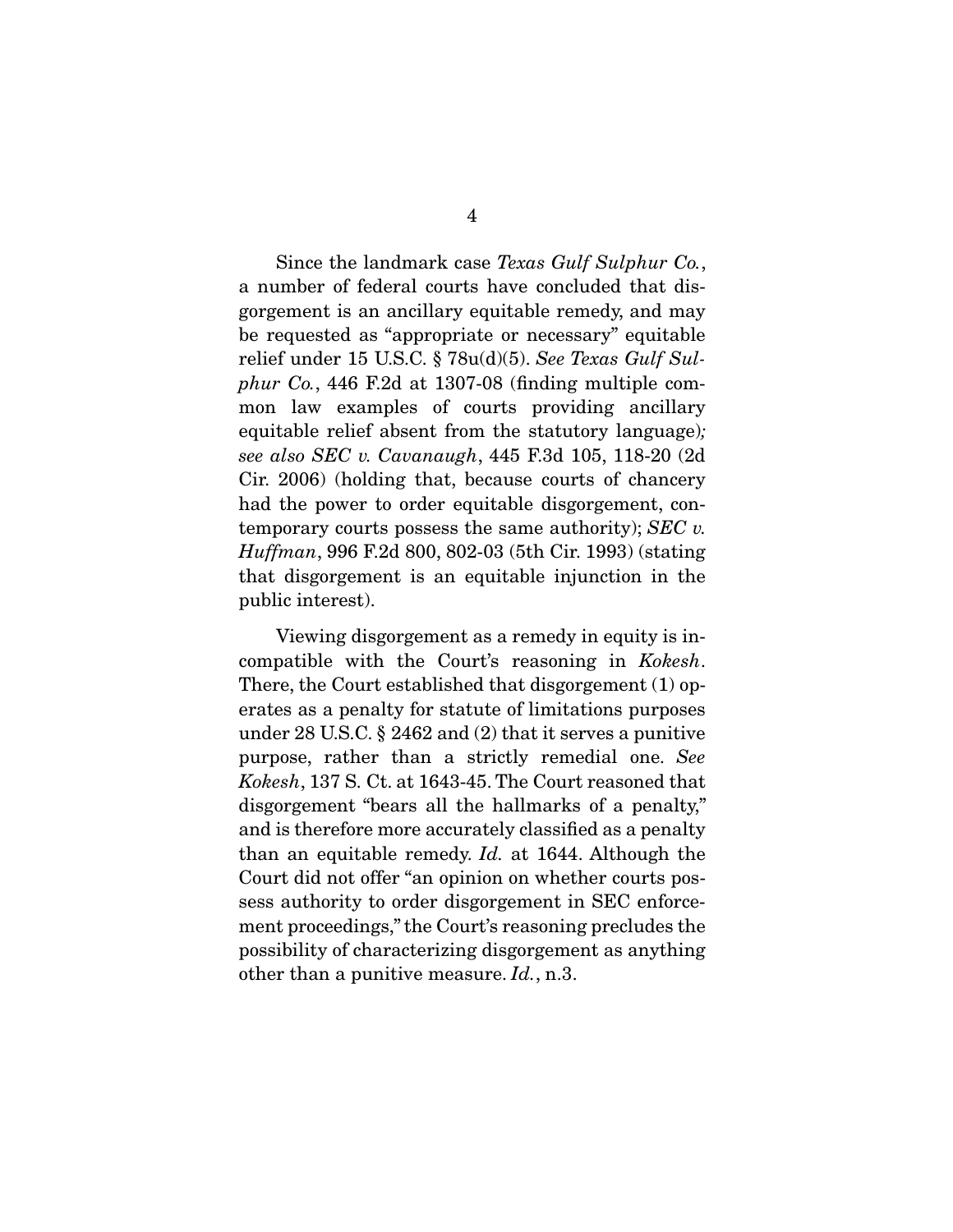Courts of equity may not enforce punitive civil penalties. *See Tull v. United States*, 481 U.S. 412, 424 (1987); *Hecht Co. v. Bowles*, 321 U.S. 321, 329-30 (1944) (equity is an "instrument for . . . adjustment and reconciliation" rather than punishment); *Mertens v. Hewitt Assocs*., 508 U.S. 248, 270-72 (1993) (White, J., dissenting) ("[C]ourts of equity would not . . . enforce penalties or award punitive damages"). As Petitioner appropriately describes, disgorgement is not "supported by any express or implied authority of the federal courts to grant equitable relief." Petition for Writ of Certiorari at 10, *Liu v. SEC*, No. 18-1501 (2019); *see Kokesh*, 137 S. Ct. at 1644.

 Disgorgement similarly lacks support in the language of the statutes authorizing civil monetary penalties. Disgorgement is not enumerated among the civil monetary penalties available to the SEC, each of which carries a maximum permissible amount. 15 U.S.C. §§ 77t(d), 78u(d)(3)(B); *see* Petition for Writ of Certiorari at 15, *Liu v. SEC*, No. 18-1501 (2019). The absence of a particular remedy creates a "presumption that [the] remedy was deliberately omitted." *Mass. Mut. Life Ins. Co. v. Russell*, 473 U.S. 134, 147 (1985). "The presumption that a remedy was deliberately omitted from a statute is strongest when Congress has enacted a comprehensive legislative scheme including an integrated system of procedures for enforcement." *Northwest Airlines, Inc. v. Transport Workers Union of Am.*, 451 U.S. 77, 97 (1981). Such a comprehensive legislative scheme already exists for enforcement of the federal securities laws. *See* Brief of Petitioner at 16,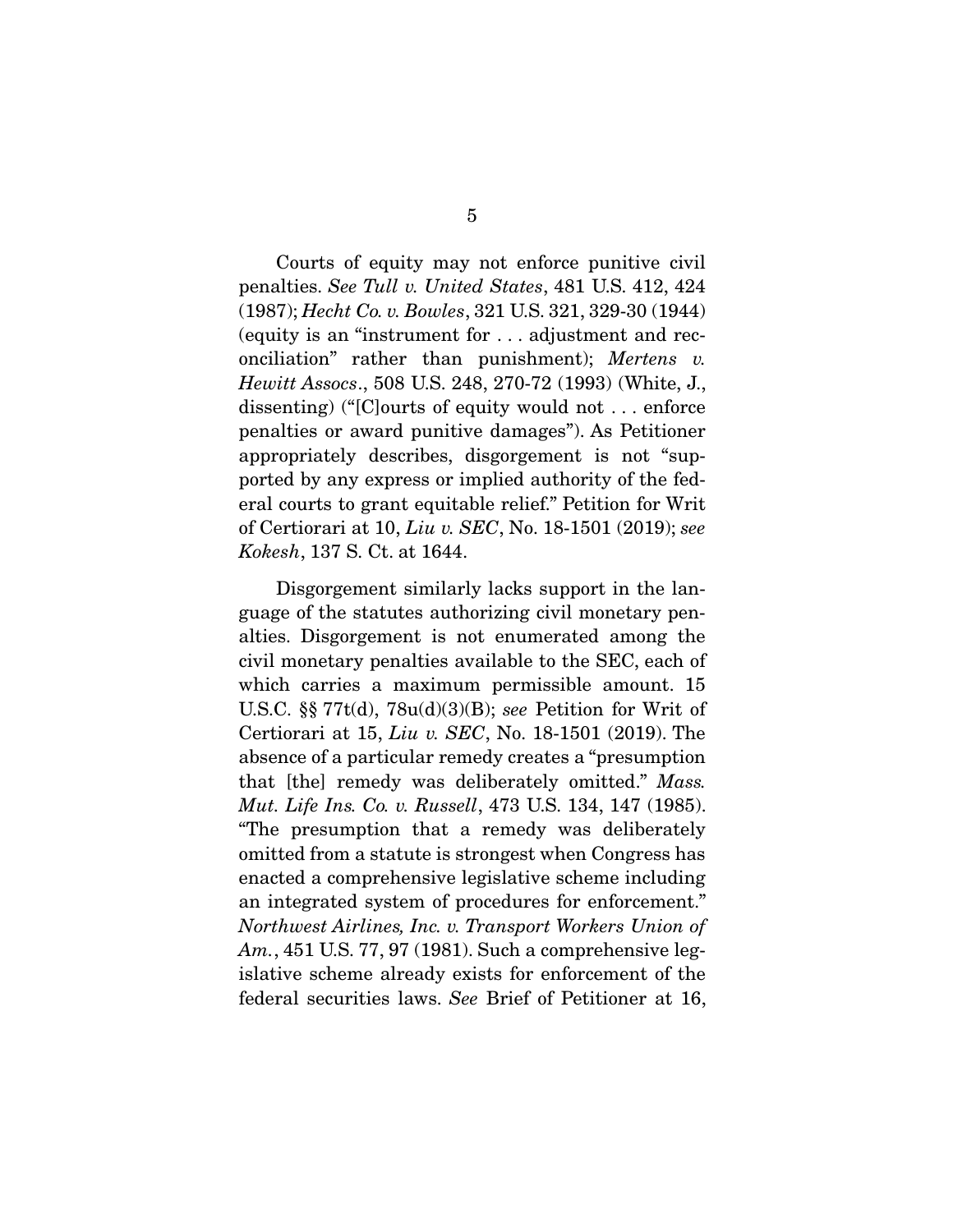*Liu v. SEC*, No. 18-1501 (2019); *Kokesh*, 137 S. Ct. at 1640 & n.1 (detailing the SEC's "full panoply of enforcement tools"). Neither the SEC nor the courts may read into the statute a penalty that is not provided by the plain language. *See Stark v. Wickard*, 321 U.S. 288, 309 (1944) ("When Congress passes an Act empowering administrative agencies to carry on governmental activities, the power of those agencies is circumscribed by the authority granted.").

### II. THE COMMISSION'S APPROACH TO DIS-GORGEMENT IS UNPREDICTABLE, IN-EFFICIENT, AND UNFAIR

 Without statutory guidance, the SEC has not sought disgorgement penalties in a principled or consistent manner. "The primary purpose of disgorgement orders is to deter violations of the securities laws by depriving violators of their ill-gotten gains." *Kokesh*, 137 S. Ct. at 1643 (quoting *SEC v. Fischbach Corp.*, 133 F.3d 170, 175 (2d Cir. 1997)). Contrary to this well-established principle, the SEC's disgorgement awards frequently exceed the dollar value of illegally obtained profits. *See Kokesh*, 137 S. Ct. at 1644-45 (citing *SEC v. Contorinis*, 743 F.3d 296, 302 (2d Cir. 2014); *SEC v. Warde*, 151 F.3d 42, 49 (2d Cir. 1998); *SEC v. Clark*, 915 F.2d 439, 454 (9th Cir. 1990)). "In such cases, disgorgement does not simply restore the status quo; it leaves the defendant worse off." *Kokesh*, 137 S. Ct. at 1645. This is evident in the present case, where petitioners have been ordered to give up approximately \$26.4 million. Petition for Writ of Certiorari at 11, *Liu v. SEC*,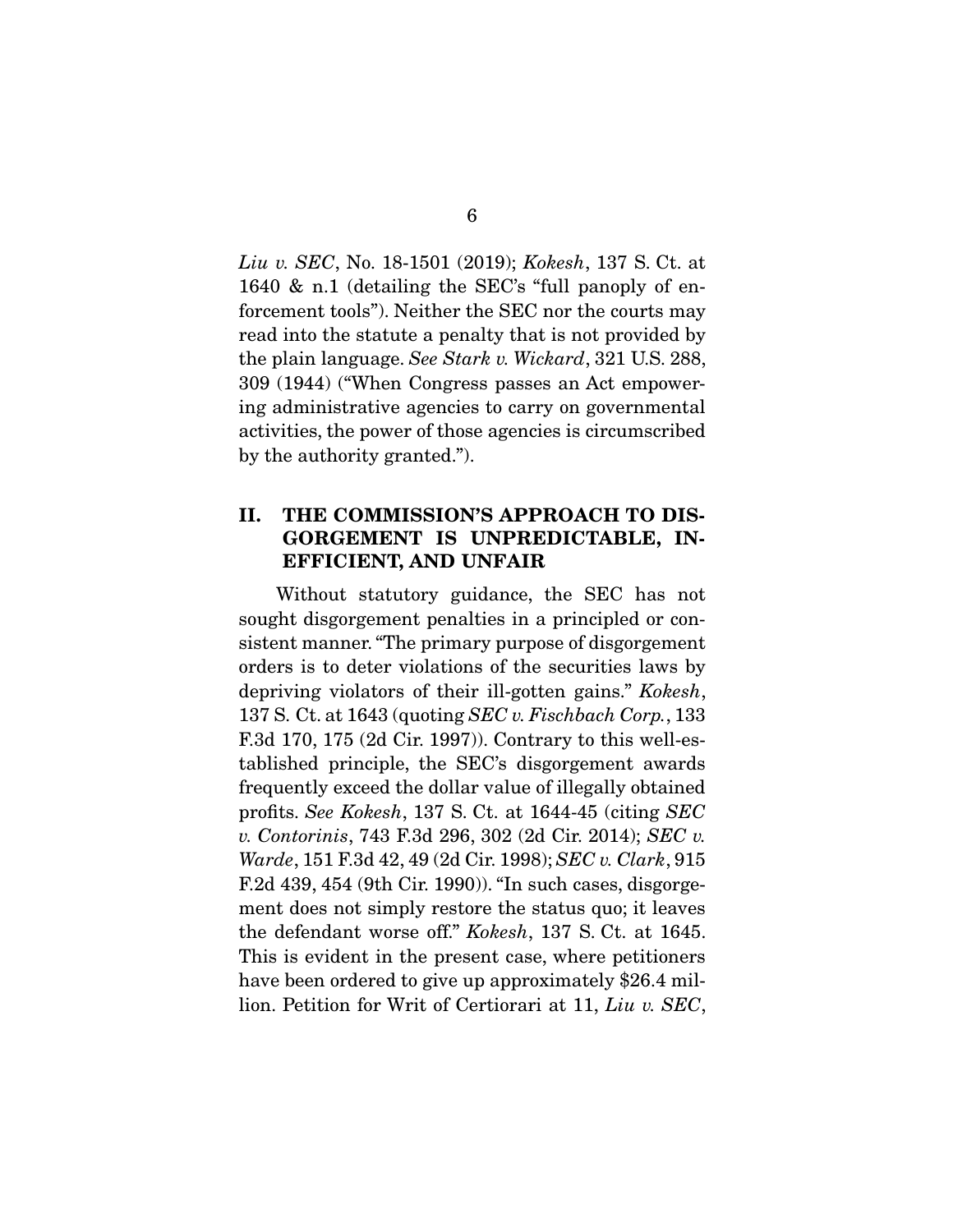No. 18-1501 (2019). Most of that amount is comprised of money that was spent on lease payments, machines, and marketing efforts. *Id.* A disgorgement penalty of this magnitude will put the petitioners roughly \$16 million in debt—far from the condition of the petitioners before the wrongdoing. *Id*. Unfortunately, such an expansive amount is typical of an SEC penalty award, especially disgorgement.

### A. Unauthorized Disgorgement Is a Microcosm of SEC Civil Penalties Generally

 The SEC's approach to the disgorgement penalty is a microcosm of its approach to civil monetary penalties generally. At any given time, the Commission's approach to monetary penalties is subject to the whims of the commissioners serving at that time. A brief review of the SEC's recent history pertaining to civil monetary penalties is instructive for understanding the concern with allowing an agency to operate without clear statutory guidance.

 The Remedies Act of 1990 first enabled the SEC to seek monetary penalties against public companies. *See* Securities Enforcement Remedies and Penny Stock Reform Act of 1990, Pub. L. No. 101-429, §§ 101, 201(2), 104 Stat. 931, 932-33, 936-37 (codified in relevant part at 15 U.S.C. §§ 77t, 78u). At that time, the Senate Committee on Banking, Housing, and Urban Affairs cautioned that the costs of monetary penalties might be passed on to shareholders. *See* S. Rep. No. 101-337, at 17 (1990). The Committee expected that the SEC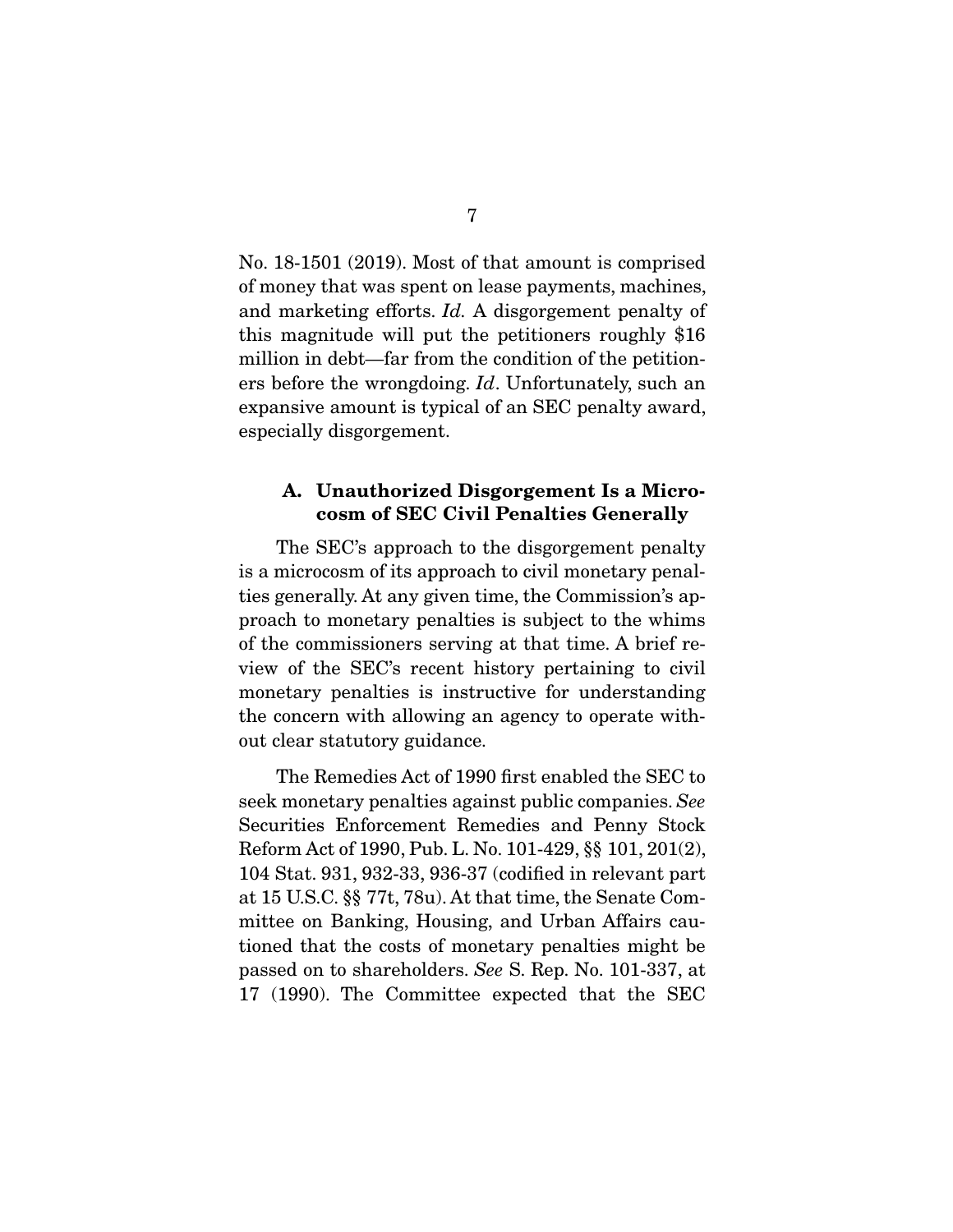would seek a monetary penalty only when the securities law violation resulted in an improper benefit to shareholders. *Id.* In cases in which shareholders are the principal victims of the violations, the Committee expected that the SEC would seek penalties instead from the individual offenders acting for a corporate issuer. *Id.* Despite these concerns, Congress did not provide statutory restrictions on the SEC.

 For the first 12 years after the passage of the Remedies Act, the Commission operated as the Senate Committee anticipated, and imposed penalties sparingly and when necessary. *See* Paul S. Atkins & Bradley J. Bondi, Evaluating the Mission: A Critical Review of the History and Evolution of the SEC Enforcement Program, 13 FORDHAM J. CORP. & FIN. L. 367 (2008). That began to change in 2002 when the SEC brought an action against the Xerox Corporation. In the Xerox action, the SEC sought and obtained a settlement for a penalty of \$10 million—three times the size of any previous penalty for a similar case. *See* Press Release, SEC, Xerox Settles SEC Enforcement Action Charging Company with Fraud (Apr. 11, 2002), Release No. 2002-52. In 2003, just a year after the Xerox settlement, the total amount of monetary penalties (excluding disgorgement) imposed by the SEC on companies increased to approximately \$1.1 billion, up from \$101 million in the prior year. *See* SEC, *2002 Annual Report*, at 1. Since that time, penalties against corporations have continued to climb, with the high-water mark being a \$550 million penalty that the SEC obtained in a settlement with an investment bank in July 2010. *See*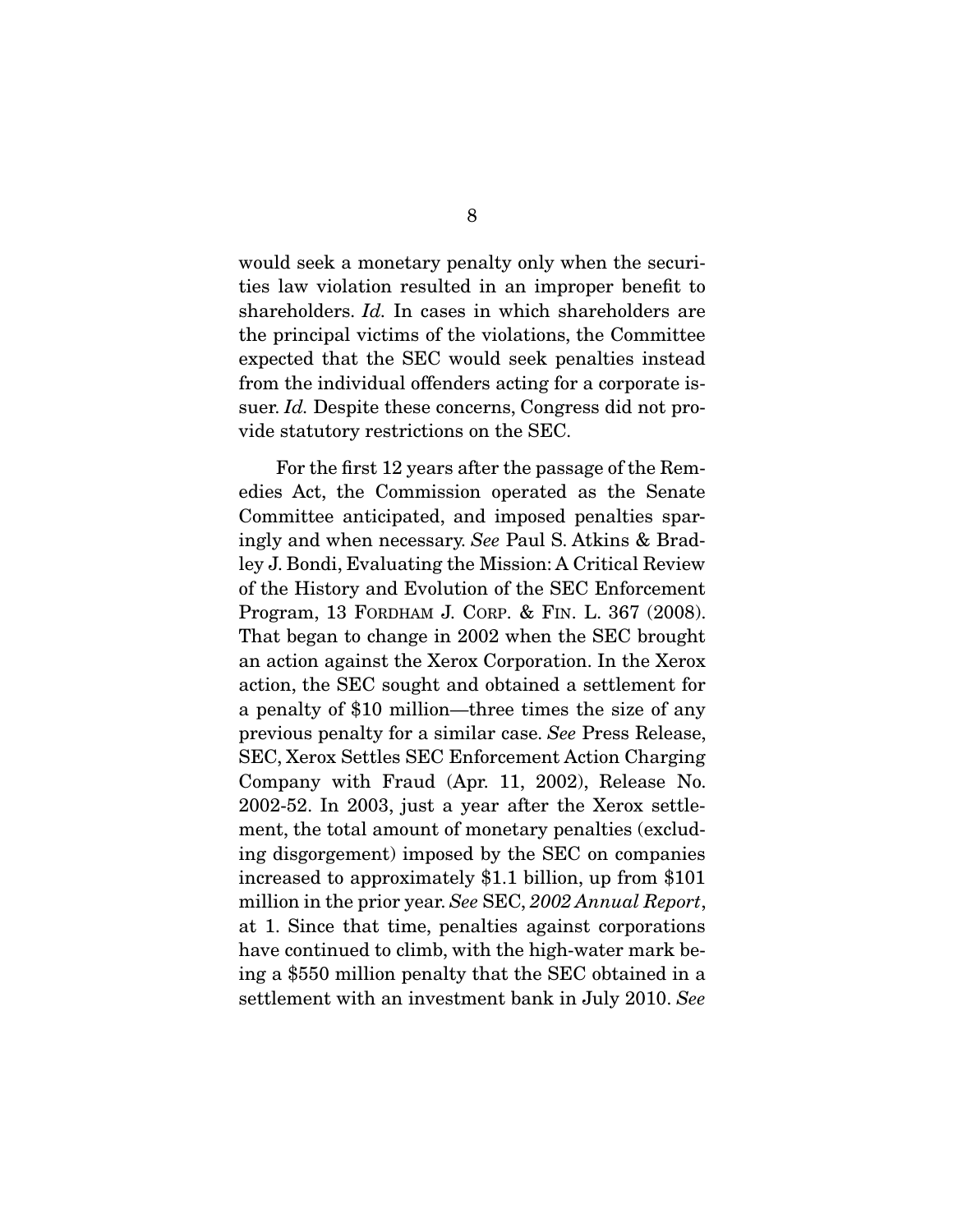Press Release, SEC, Goldman Sachs to Pay Record \$550 Million to Settle SEC Charges Related to Subprime Mortgage CDO, Release No. 2010-123.

 The Commission first provided clarity on the penalty authority with the unanimous "Statement of the Securities and Exchange Commission Concerning Financial Penalties," often known simply as the SEC's "Penalty Statement." *See* Press Release, SEC, Statement of the Securities and Exchange Commission Concerning Financial Penalties (Jan. 4, 2006), Release No. 2006-4. The stated purpose of the penalty statement was to provide the maximum possible degree of clarity, consistency, and predictability in explaining how the SEC exercises its corporate penalty authority. In the Penalty Statement, the SEC identified two principal considerations for determining whether a monetary penalty against a company is appropriate: (1) the presence or absence of a direct benefit to the company as a result of the securities law violation, and (2) the degree to which the penalty will recompense or further harm the injured shareholders. These stated principles served to re-center the seeming intentions of the Congress that passed the Remedies Act. *See* S. Rep. No. 101-337, at 17 (1990).

 After the Penalty Statement, annual aggregate monetary penalty amounts began to drop significantly. In 2008, for example, the SEC imposed approximately \$256 million in monetary penalties, down from approximately \$1.2 billion and \$1.5 billion in 2004 and 2005, respectively. *See* SEC, *Select SEC and Market Data*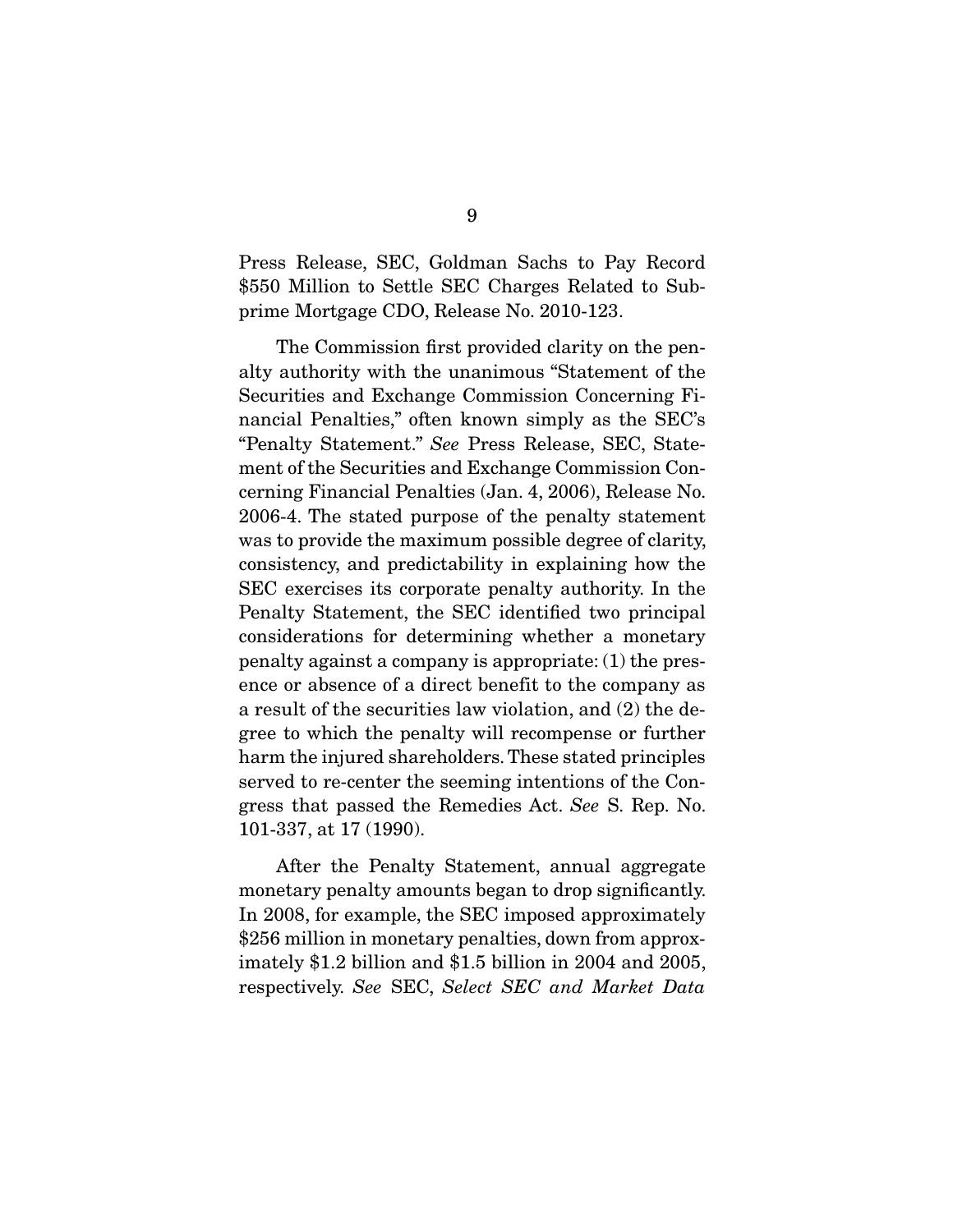### *Fiscal 2008*; SEC, *2004 Enforcement and Market Data*; SEC, *Select SEC and Market Data Fiscal 2005*.

 This newfound restraint proved short-lived, as the penalty statement lacked the power of law. In recent years, several commissioners disavowed the Penalty Statement, calling it non-binding and deferring to the discretion of each commissioner. *See* Mary Jo White, Chair, SEC, Remarks before the Council of Institutional Investors Fall Conference: *Deploying the Full Enforcement Arsenal*; *see also* Luis A. Aguilar, Commissioner, SEC, Remarks before the 20th Annual Securities Litigation and Regulatory Enforcement Seminar: *A Stronger Enforcement Program to Enhance Investor Protection* (Oct. 25, 2013). Perhaps not coincidentally, from 2013 until 2016, the average amount of monetary penalties imposed (excluding disgorgement) rose to approximately \$1.165 billion. *See* SEC, *Select SEC and Market Data Fiscal 2014;* SEC, *Select SEC and Market Data Fiscal 2015;* SEC, *Select SEC and Market Data Fiscal 2016;* SEC, Div. of Enforcement, *Annual Report: A Look Back at Fiscal Year 2017*.

 The current Commission seems to have taken a more measured approach to assessing monetary penalties. The aggregate amount of penalties in 2017 was \$832 million, a decline of approximately 35% from the previous year. Although aggregate penalties jumped back up to a near-record \$1.439 billion in 2018, more than half of this amount was attributable to one enforcement action related to a violation of the Foreign Corrupt Practices Act. *See* SEC, Div. of Enforcement, *Annual Report: 2018*; *see also* Press Release, SEC,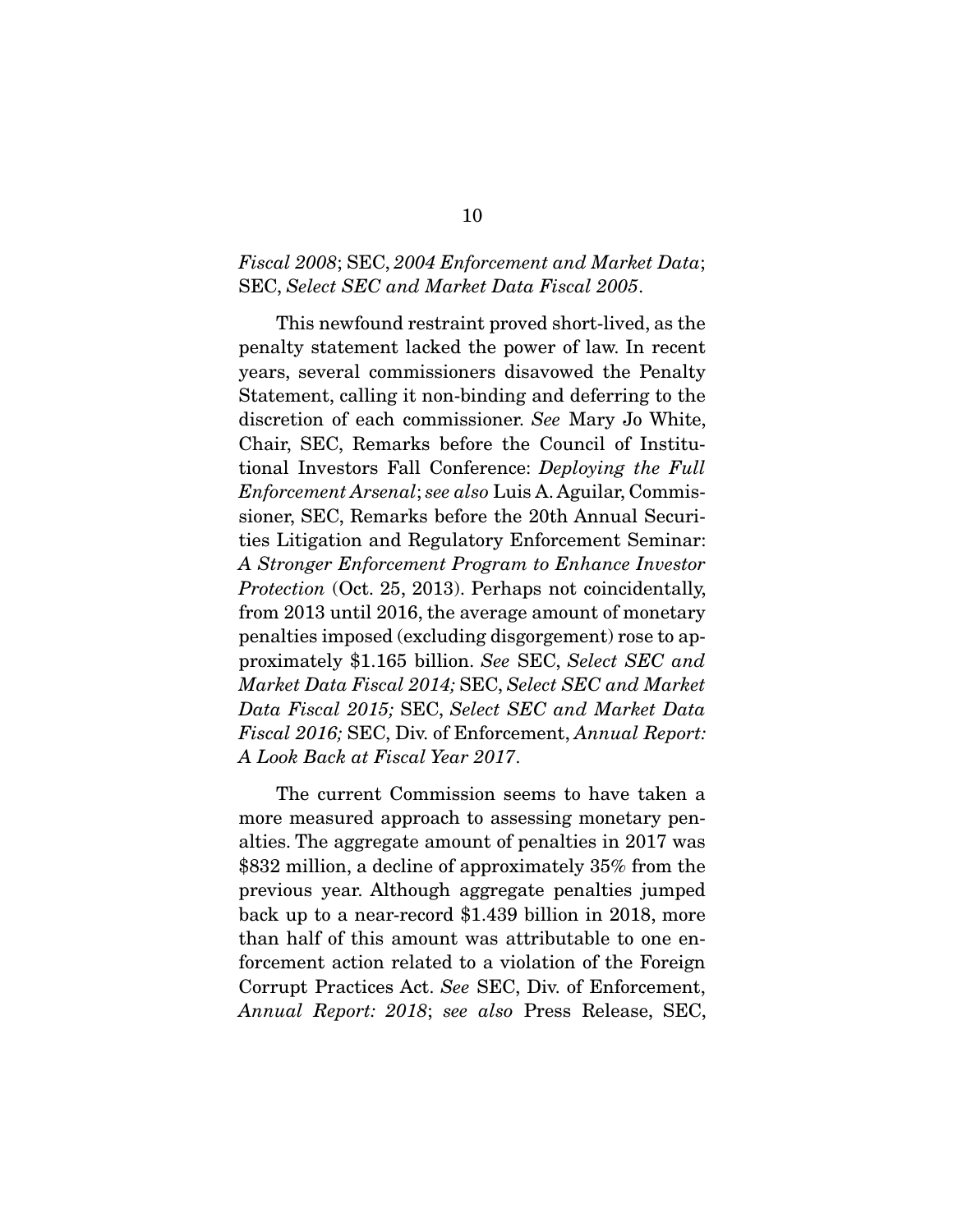Petrobras Reaches Settlement with SEC for Misleading Investors (Sept. 27, 2018), Release No. 2018-215. Excluding this single data point brings the total to a more modest \$585 million. SEC, Div. of Enforcement, *Annual Report: 2018*, at 1*.* More important than the sum total of penalties collected, the Division of Enforcement's Annual Report for 2018 stated that "quantitative metrics . . . cannot adequately measure the effectiveness of an enforcement program" and "a singular focus on such metrics can result in a misalignment of incentives and objectives." *Id.* The current Commission's approach to penalties could be short-lived if the next group of commissioners share different views. That is the danger of a penal system that is not tied to expressed statutory guidance.

### B. Disgorgement Itself Is a Shape-Shifting Punishment

 Disgorgement amounts often are untethered from the underlying offense because the SEC has been given wide, unchallenged discretion when calculating the disgorgement amount. *See* Sasha Kalb and Marc Bohn, *Disgorgement: The Devil You Don't Know*, CORPORATE COMPLIANCE INSIGHTS (Apr. 12, 2010). When the Commission seeks disgorgement, courts first require the SEC to distinguish between legally and illegally obtained profits. *See SEC v. First City Financial Corp., Ltd.*, 890 F.2d 1215, 1231 (D.C. Cir. 1989)*.* The Commission then is required to identify the causal link between the unlawful activity and the profit to be disgorged. *Id.* at 1231 ("Since disgorgement primarily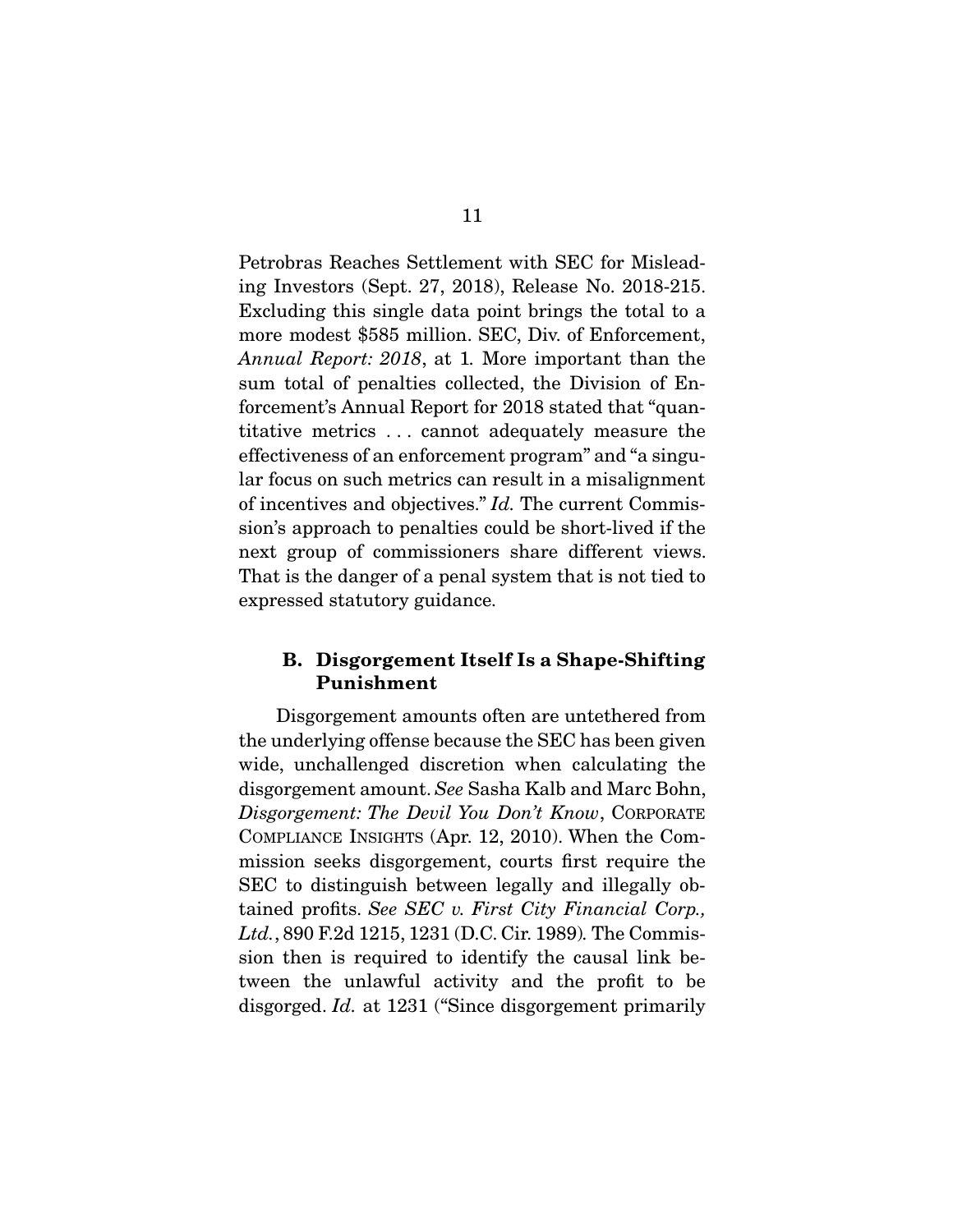serves to prevent unjust enrichment, the court may exercise its equitable power only over property causally related to the wrongdoing.").

 Because these calculations are logistically difficult for courts to verify, the SEC is required to provide merely a "'reasonable approximation of profits causally connected to the violation.'" *SEC v. Whittemore*, 659 F.3d 1, 7 (D.C. Cir. 2011) (quoting *First City Fin.*, 890 F.2d at 1231). The defendant then shoulders the burden of proving that the SEC's estimate is unreasonable. *See id.* To make matters worse, the SEC does not provide any indication of its criteria or metrics for determining how much it will penalize a company in the years since it disavowed the Penalty Statement. Defendants and courts are reluctant to challenge the SEC's figures.

 In some areas, the disgorgement amount might have little causal connection to the underlying offense. *See* Atkins & Bondi at 393-94; Bradley J. Bondi, Statement before the United States House of Representatives Committee on Financial Services Subcommittee on Capital Markets, Securities, and Investment On Ensuring Effectiveness, Fairness, and Transparency in Securities Law Enforcement (Jun. 13, 2018); Bradley J. Bondi, *Improving the SEC's Enforcement Program: A Ten-Point Blueprint for Reform*, CENTER FOR FINANCIAL STABILITY (Aug. 17, 2017). For example, disgorgement is used as a remedy for violating the books and records and internal controls provisions of the Securities Exchange Act. *See* 15 U.S.C. § 78m(b)(2)(A)-(B) (requiring public companies to make and keep accurate books,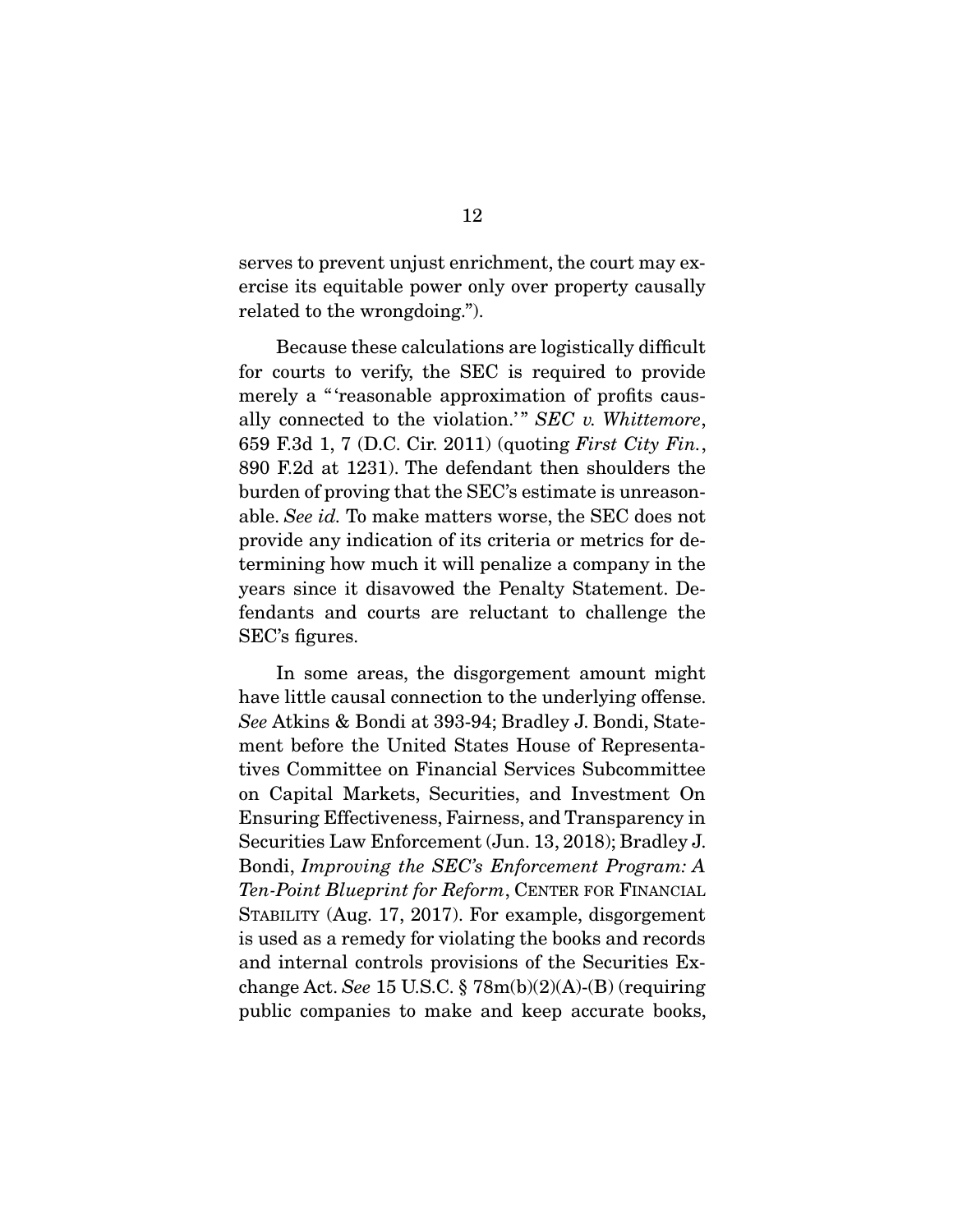records, and accounts and to devise and maintain internal accounting controls). But in cases in which the SEC has not charged any violation of the Foreign Corrupt Practice Act's anti-bribery provisions, the connection between the incorrect recording of a payment to a foreign official and any ill-gotten gains is extraordinarily tenuous. *See In re Rockwell Automation Inc*., Admin. Proc. No. 3-14364 (May 3, 2011) (imposing \$1.7 million in disgorgement in an FCPA case); *SEC v. Chevron Corp*., No. 07-cv-10299 (S.D.N.Y. Nov. 20, 2007) (imposing \$25 million in disgorgement in an FCPA case); *SEC v. Textron*, No. 07-cv-1505 (D.D.C. Aug. 31, 2007) (imposing \$2.3 million in disgorgement in an FCPA case). The offense is the improper payment, rather than the mis-recording of it. It is difficult to see how the causal link between the offense and the illegally-obtained profits, particularly in those instances where the SEC has not alleged that the payment violated the FCPA's anti-bribery provisions.

 Even in cases where the FCPA's anti-bribery provisions have been violated, disgorgement still bears little resemblance to unjust enrichment. For instance, in one default judgment against former Siemens executives for four alleged bribes, the SEC significantly increased the dollar figures in the statutory guidelines by having every bribe triple-counted as a bribe, a books and records violation, and an internal controls violation. *See* Russ Ryan, *Former SEC Enforcement Official Throws The Red Challenge Flag*, FCPA PROFESSOR (Feb. 10, 2014). The SEC then was able to seek a maximum of \$60,000 per penalty for second-tier violations,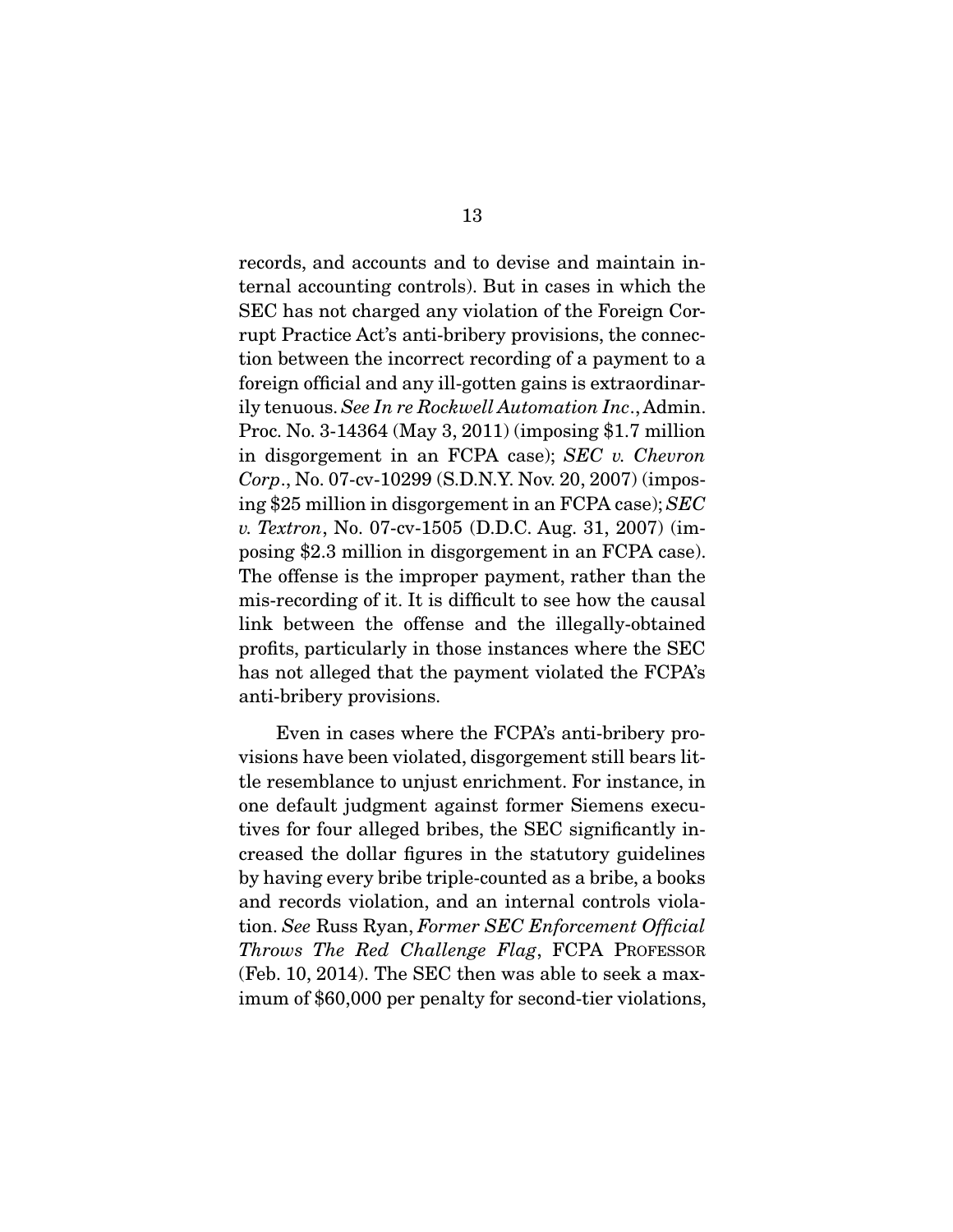rather than the \$6,000 per penalty for first-tier violations associated with non-fraud offenses. *See id*. The court awarded the SEC another \$316,000 in disgorgement of the "ill-gotten profits" from the bribery scheme, on top of the \$524,000 in penalties. *See id.*  The SEC's basis for seeking disgorgement was that the funds it sought were "hush money" allegedly paid to the defendant and his wife to buy his silence and false testimony that helped prevent the bribery scheme from being discovered. *See id*. Again, it strains credulity to say that such a payment could be accurately categorized as a share of the illegal profits earned as a direct result of the bribe.

#### **CONCLUSION**

--------------------------------- ---------------------------------

 In *Kokesh*, this Court did not rule on the question of the SEC's authority to seek disgorgement. *See* 137 S. Ct. at 1642 n.3. It is now clear by this Court's own reasoning that disgorgement is not an equitable remedy, and has no home in the detailed statutory scheme for civil monetary penalties. The Court should break its self-imposed silence and hold that, in the civil context, the SEC lacks any statutory basis for its pursuit of this boundless remedy. It is time once and for all for the Court to vanquish this amorphous beast, so that